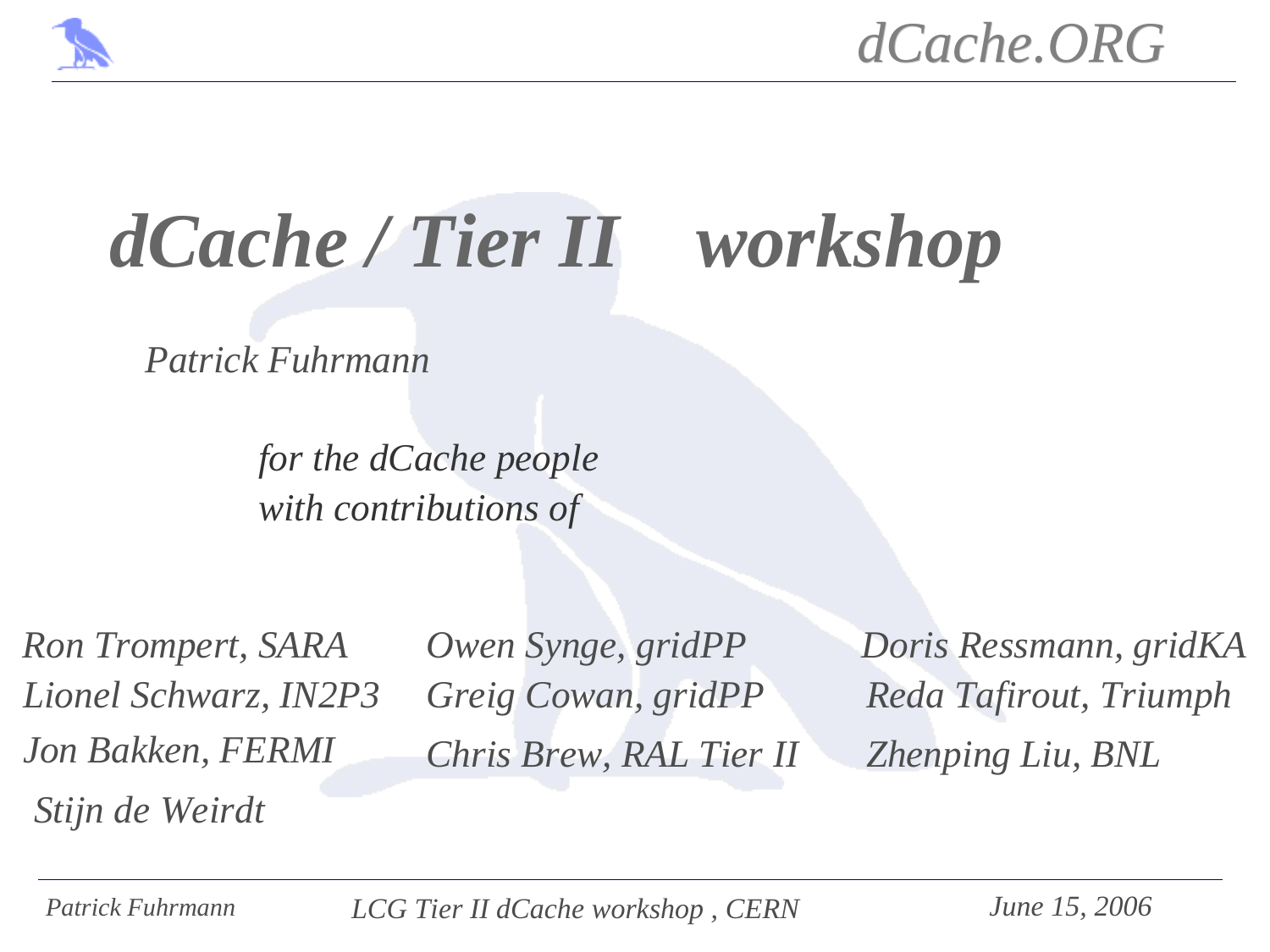

#### *Responsibility, dCache*

Patrick Fuhrmann Rob Kennedy Timur Perelmutov

#### *Core Team (Desy and Fermi)*

Ted Hesselroth Jon Bakken Michael Ernst

> Birgit Lewendel Alex Kulyavtsev

> > Dmitri Litvintsev

Tigran Mrktchyan

Martin Radicke

Vladimir Podstavkov

Owen Synge

*Responsibility, SRM*

*External* Nicolo Fioretti, BARI Owen Synge, RAL, gridPP Maarten Lithmaath, CERN Abhishek Singh Rana, SDSC *Development Support and Help*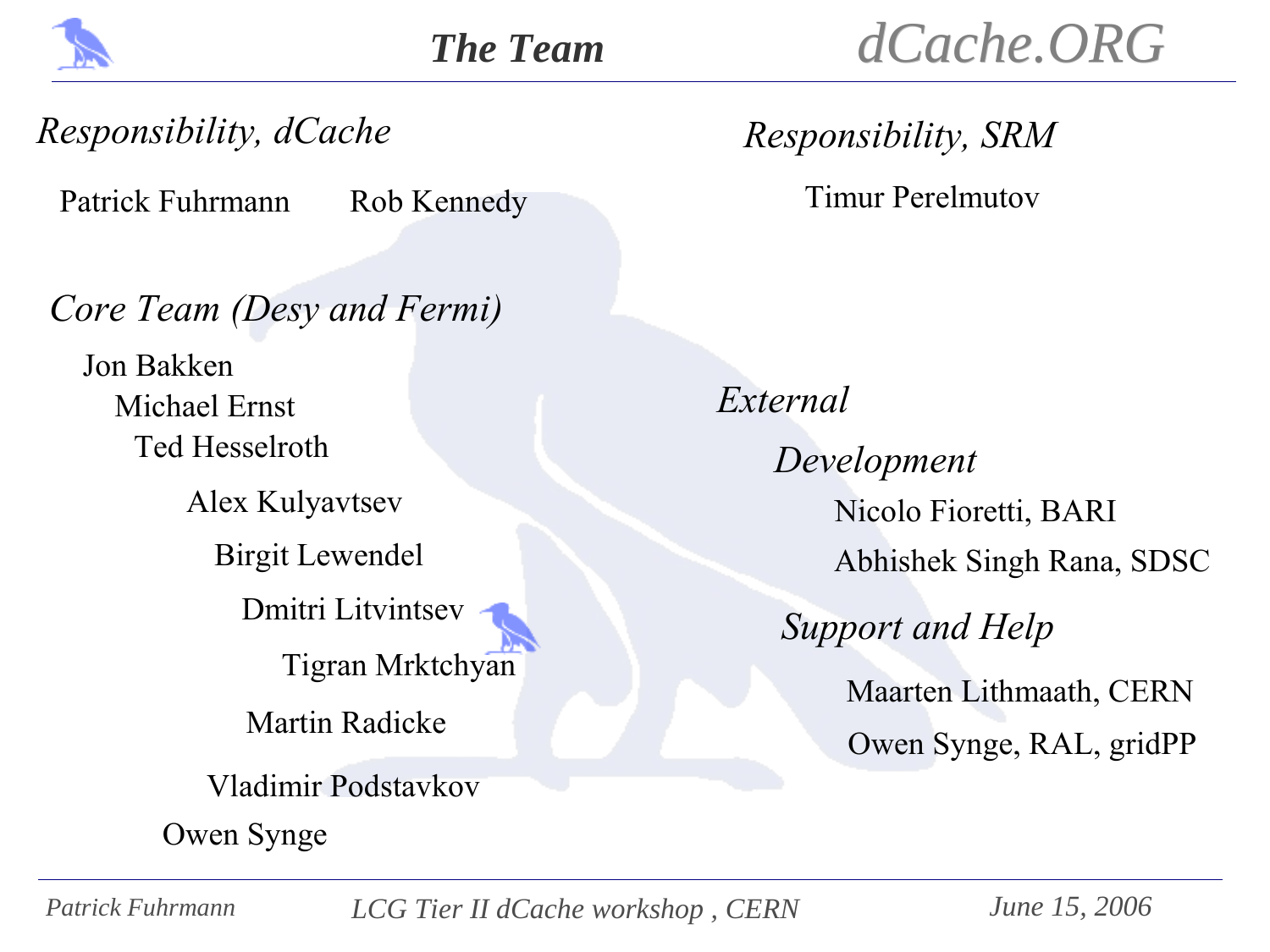

### *Event Flow*

# *dCache Project Resilience Technical News Special use cases from your Tier I's Tier II reports (gridPP, UK and GSI, Germany)*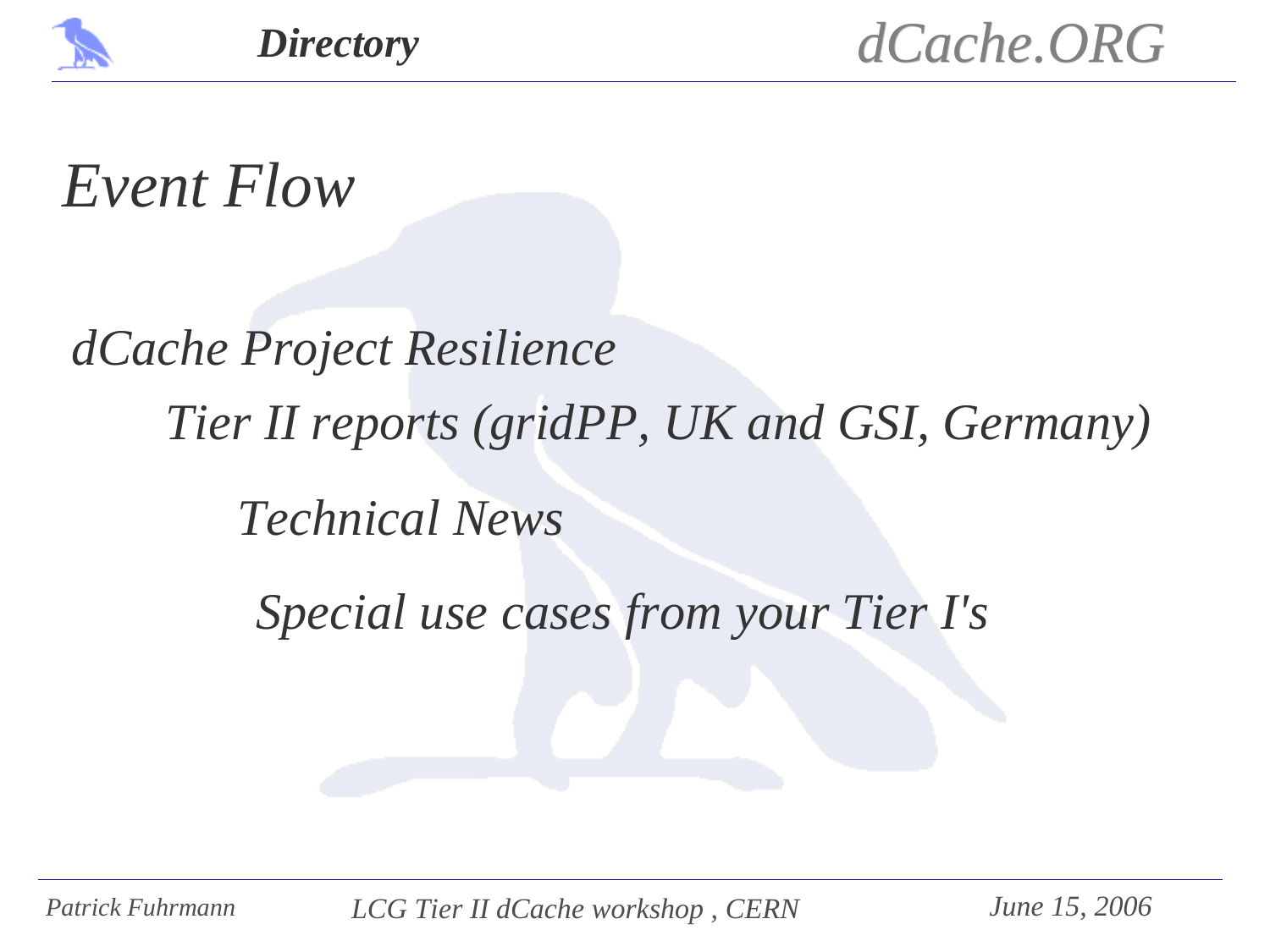



### *dCache Project Resilience*

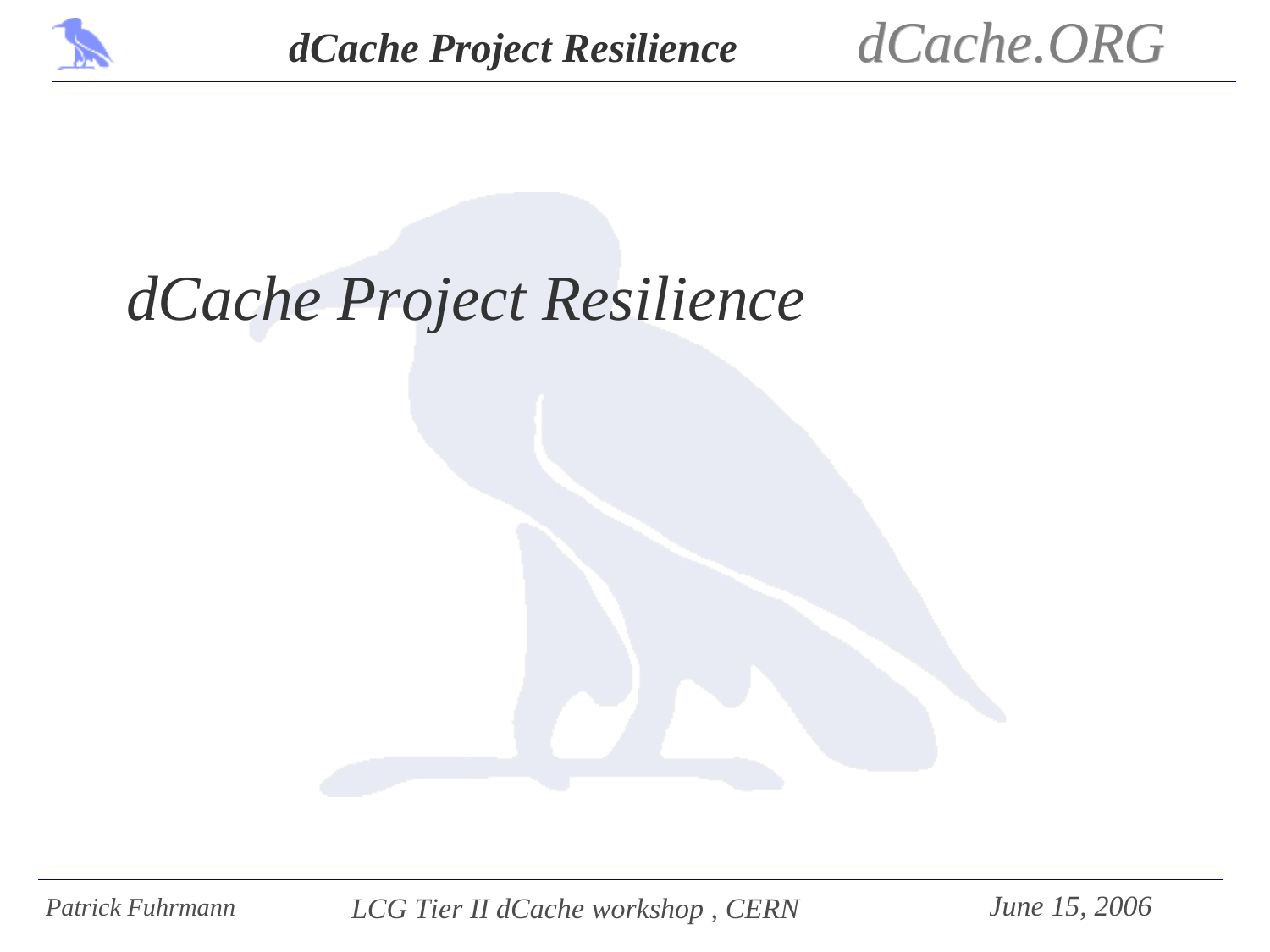

Two major development sites (DESY and FERMI)

Though each site has its development preferences, we are using a common CVS and build system and know each others code quite well.

Each site has at least 2 FTE with permanent contracts assigned to the project at any time to ensure continuity

Both sites have a vital interest in further support and development of dcache because both have build their own mass storage infrastructure on top of it.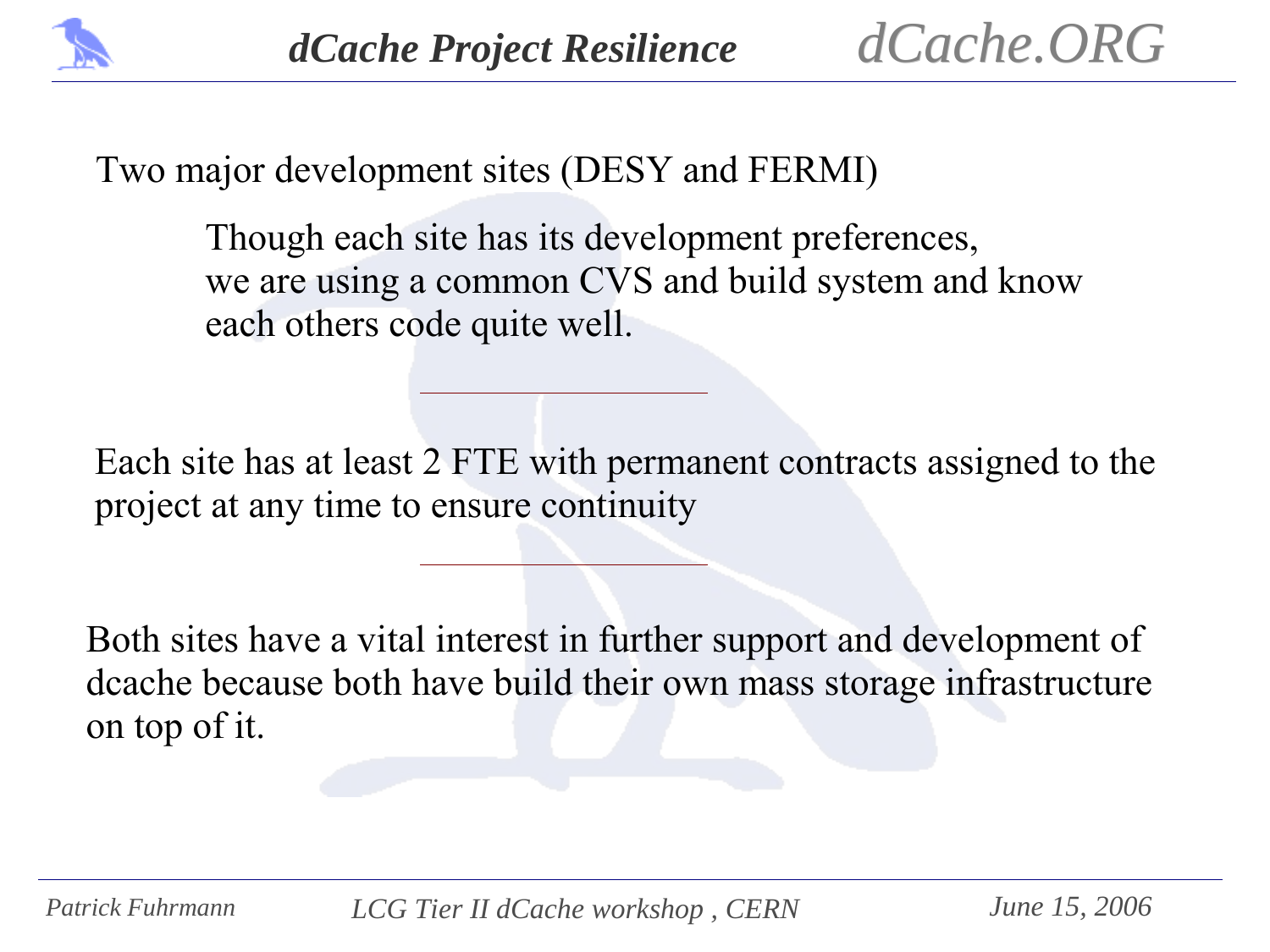

dCache has becoming part of non HEP specific projects for broader acceptance and funding. (German d-grid and US SciDAC program)



SRM, The Scalable SE, Co-scheduling ...

FNAL mainly supports OSG specific issues

DESY is hosting and coordinating support $(\omega d$  Cache.org, the user forum and the Book.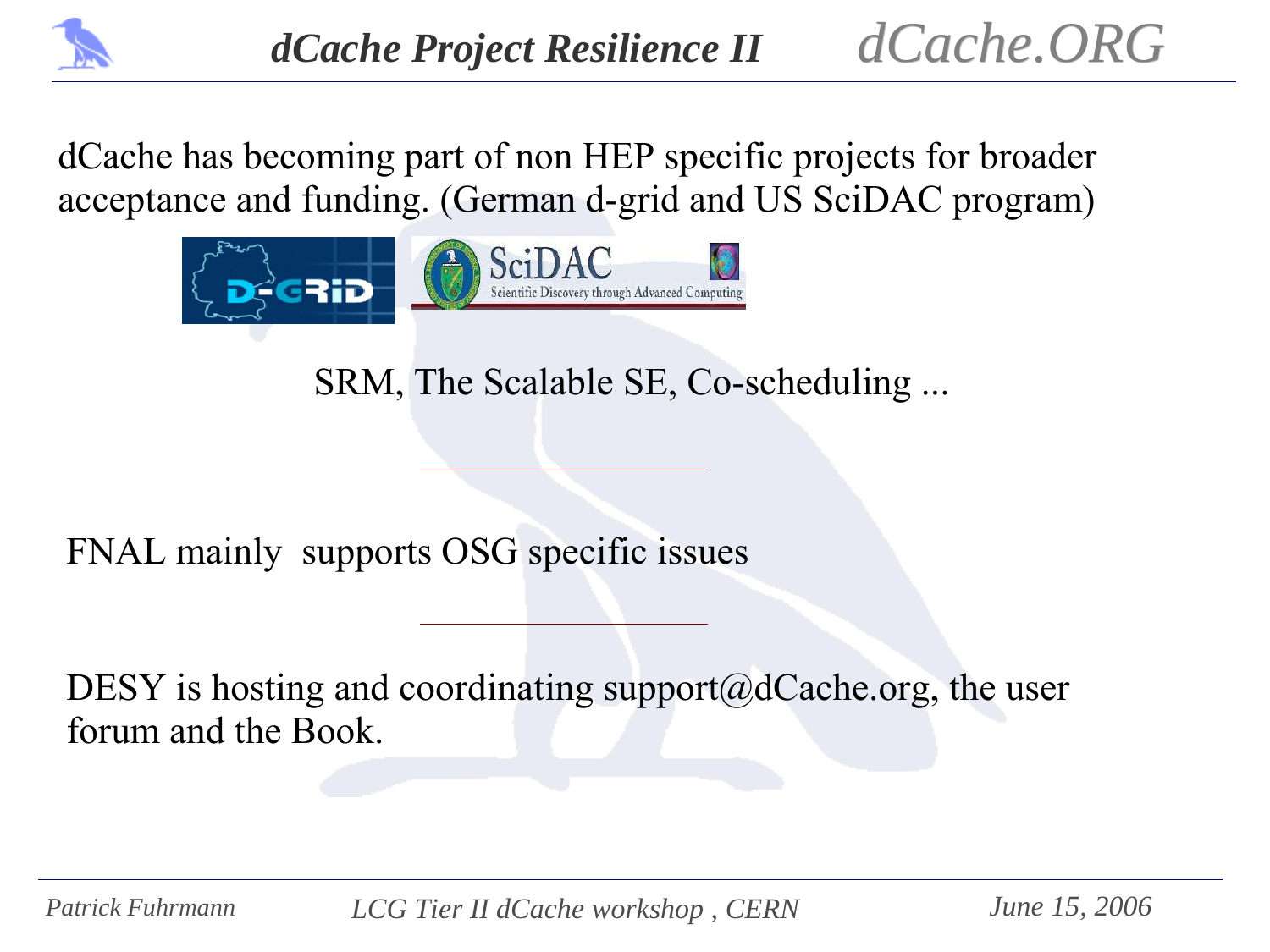

**Good news** : Beginning of August (lastest) DESY will get one additional FTE for user support and dCache packaging coordination.

This will be Owen Synge from gridPP,UK. He already is dCache expert. He did the dCache YAIM integration and coordinated the UK Tier II dCache first level support. So he already is familiar with the community. (And the community with him.)

**More good news:** With the next dCache release there will be the Source code RPM freely available from the dCache.ORG download area. (Certain restrictions apply)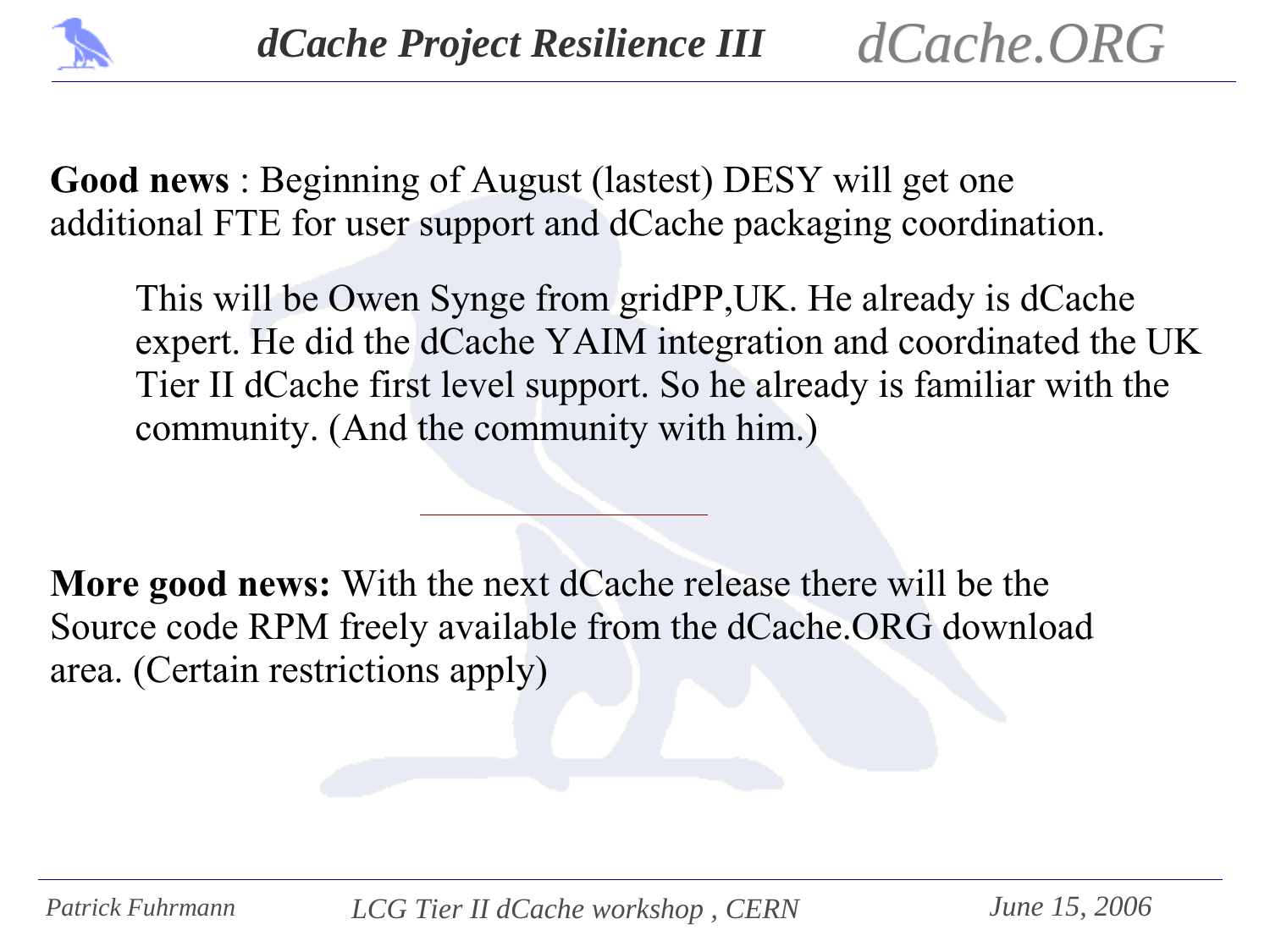

*Technical News (and bits and pieces of a tutorial) YAIM Integration SRM WLCG V2.2 Schedule xRoot Protocol Integration VOMS Proxies, Roles, VO's Resilient dCache Multi I/O queues Status of chimera Load balancing*

*Scaling issues*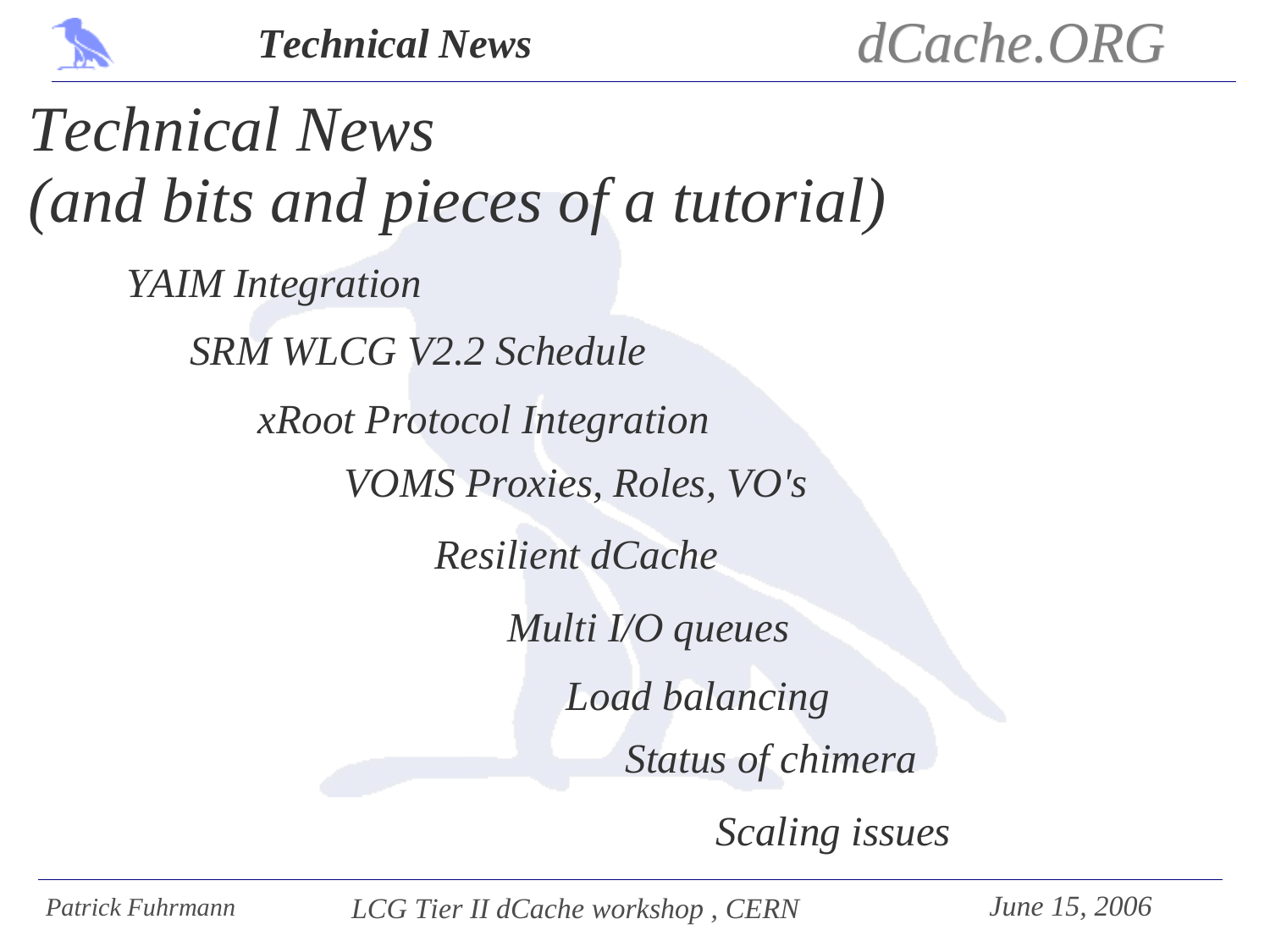

On behalf of Owen :

YAIM is in the process of being integrated into the dCache software itself. The YAIM scripts, in the future, only need to point to our scripts.

YAIM supports the information system in all gLite releases.

Together with gridPP, we are building an 'automated functional regression test system' which will reduce the times between bugfix releases.

Patricks remark :

The bottom-line is certainly that we are going to put more effort into dCache deployment, installation and YAIM integration.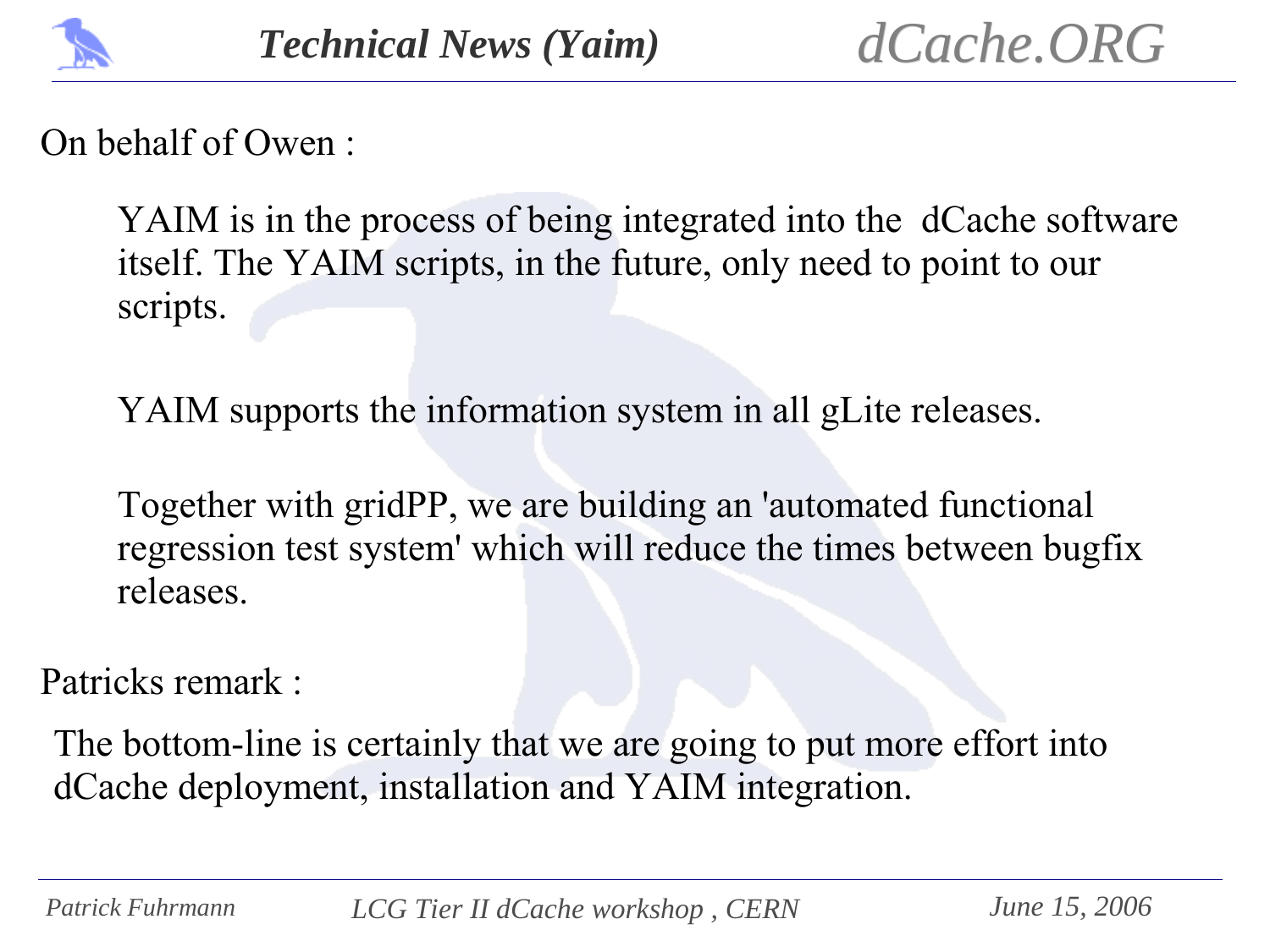

#### *SRM Interface implementation working group results (WLCG SRM definition V2.2)*

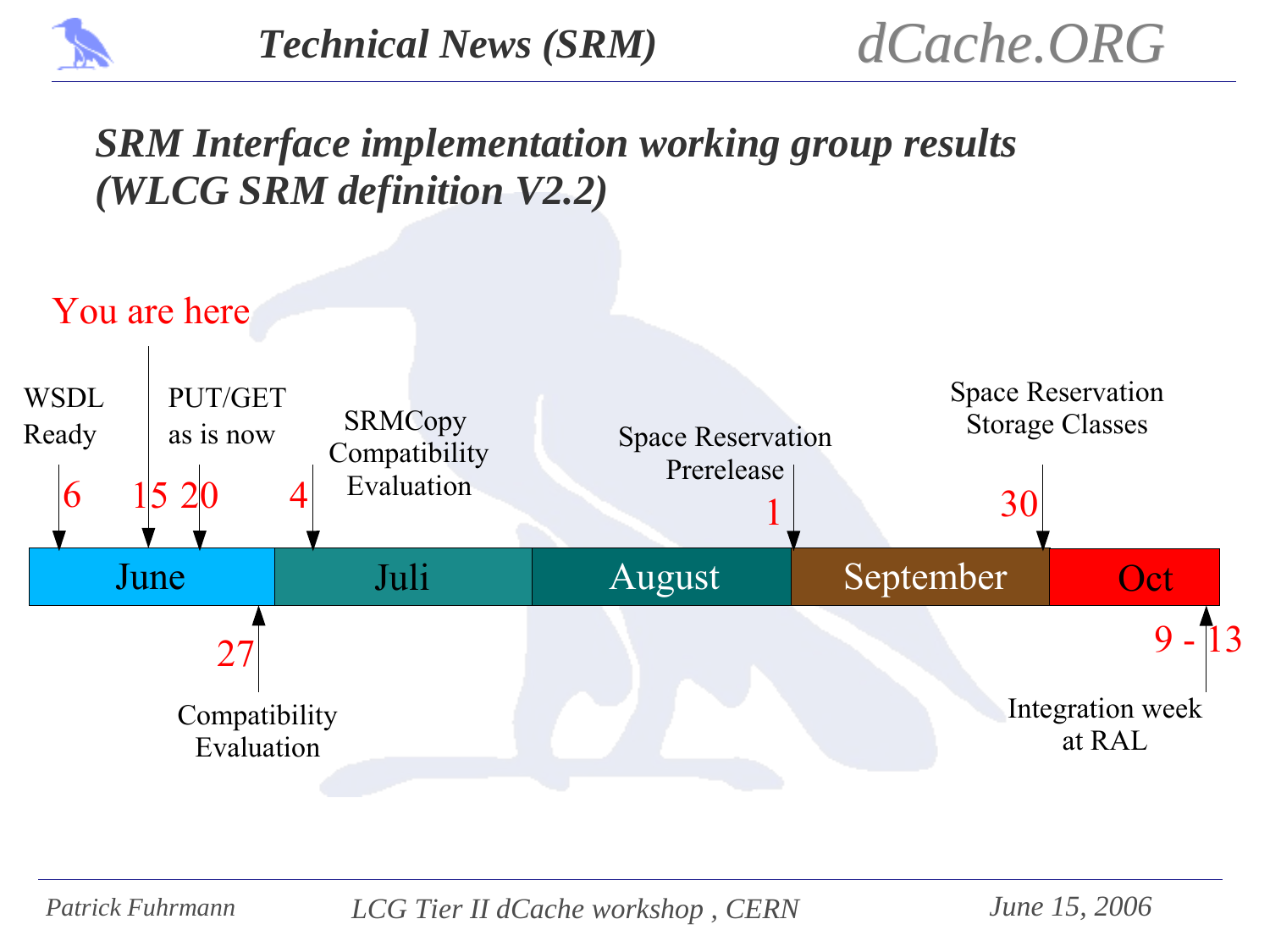

#### *Basic xRoot Protocol done*

- xRoot Protocol Door and Mover integrated (dCache Native)
- Takes full advantage of dCache cost mechanism.
- Pools can be configured to have special xRoot queue.
- xRoot requests may be directed to special xRoot pools.

### *In Progress*

- No Authentication yet (but access can be set 'read-only')
- Discussion with xRoot security experts ongoing.
- OLBD protocol implemention still in discussion.
- Beta release available as patch to dCache 1.6.6-5 on www.dCache.org
- Tested by GSI and at 2 gridPP sites (thanks to Kilian, Victor and Chris Brew)
- more evaluation sites are welcome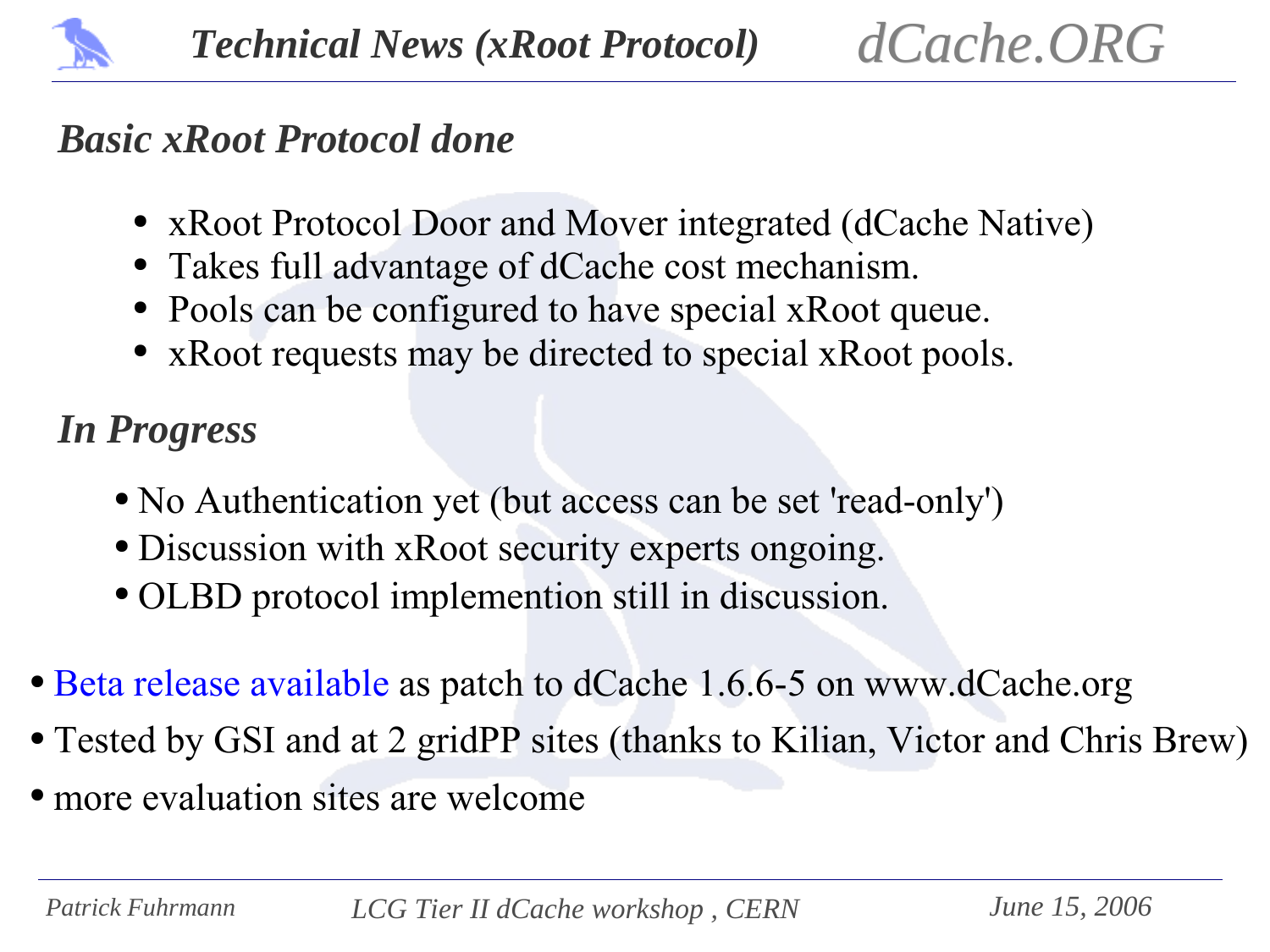

#### VOMS Extended Proxies supported by dCache through gPlazma

gPLAZMA (grid-aware PLuggable AuthoriZation MAnagement)

#### gsiFtp and SRM already gPlazma aware

gsiDCap in preparation

LCMAPS files not yet supported (done: dcache.kpwd file and GUMS,SAS)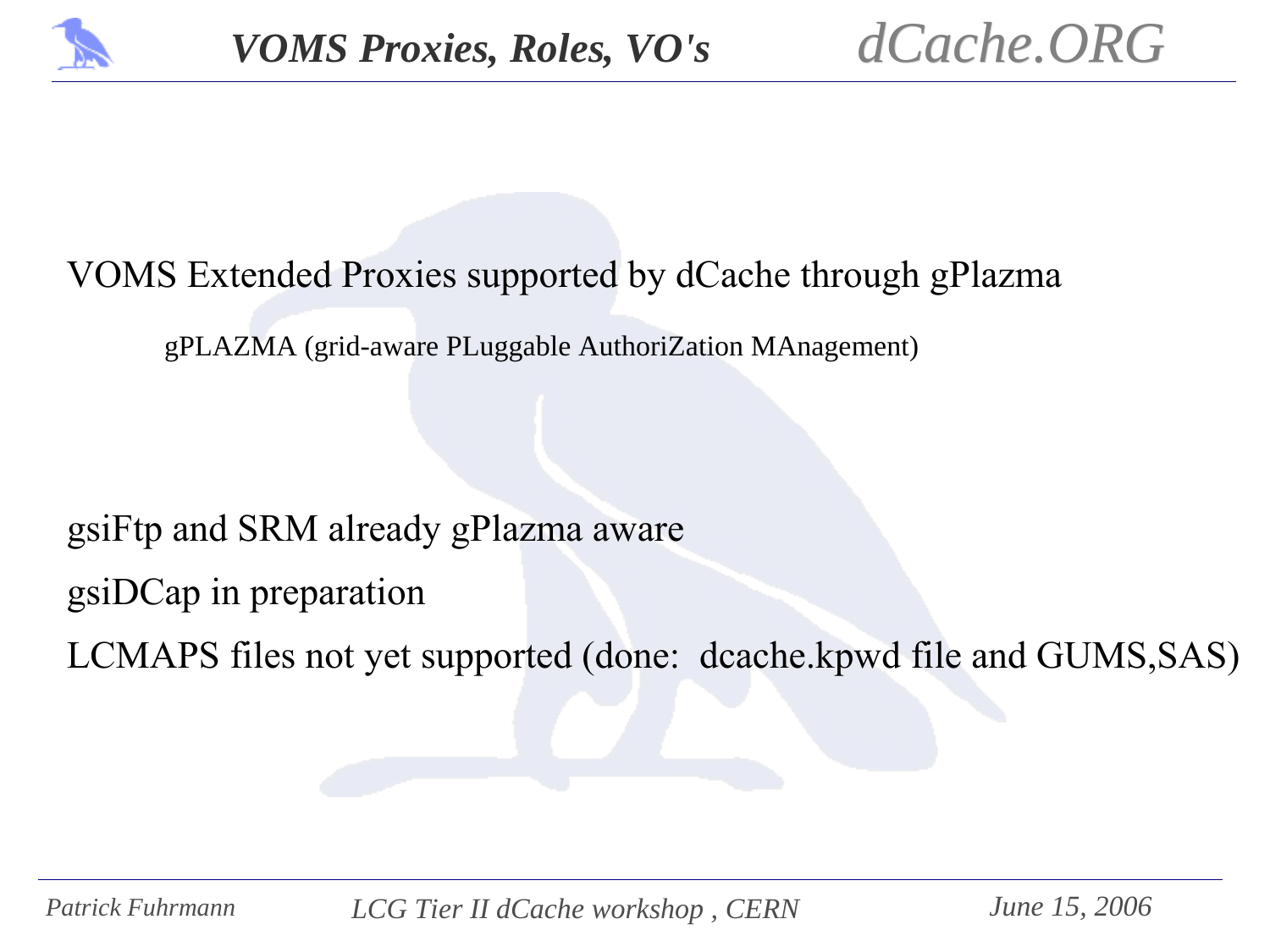

#### *By courtesy of Alexander Kulyavtsev* **Resilient dCache**

- Controls number of copies for each dataset in dCache
- Makes sure n < copies < m
- Adjusts replica count on pool failures
- Adjusts replica count on scheduled pool maintenance
- Makes use of local disk space when running on farm nodes
- *- you may run resilient and classic dCache within one dCache instance.*

Improvements

- File copy operations (pool to pool) will be controlled by the PoolManager
- Pool Manager rules are honored (including : don't copy to same host/store)
- Pool Manager cost metrics is honored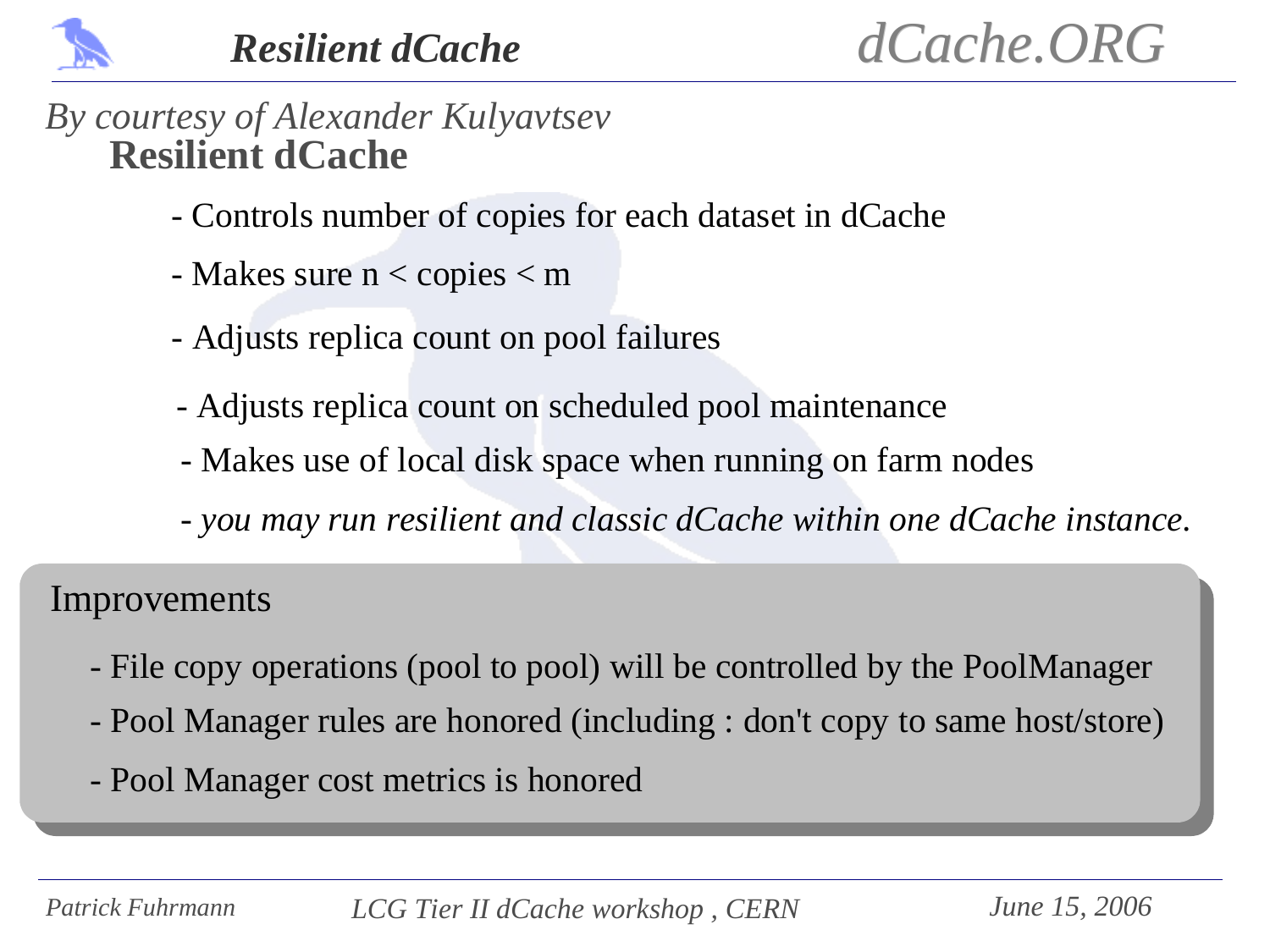

The resilient dCache module is undergoing a major redesign phase in order to fix known problems and meet enhanced requirements. The new code will not be part of 1.7.0. Please contact support@dCache.org if you intend to install a resilient dCache within the near future.

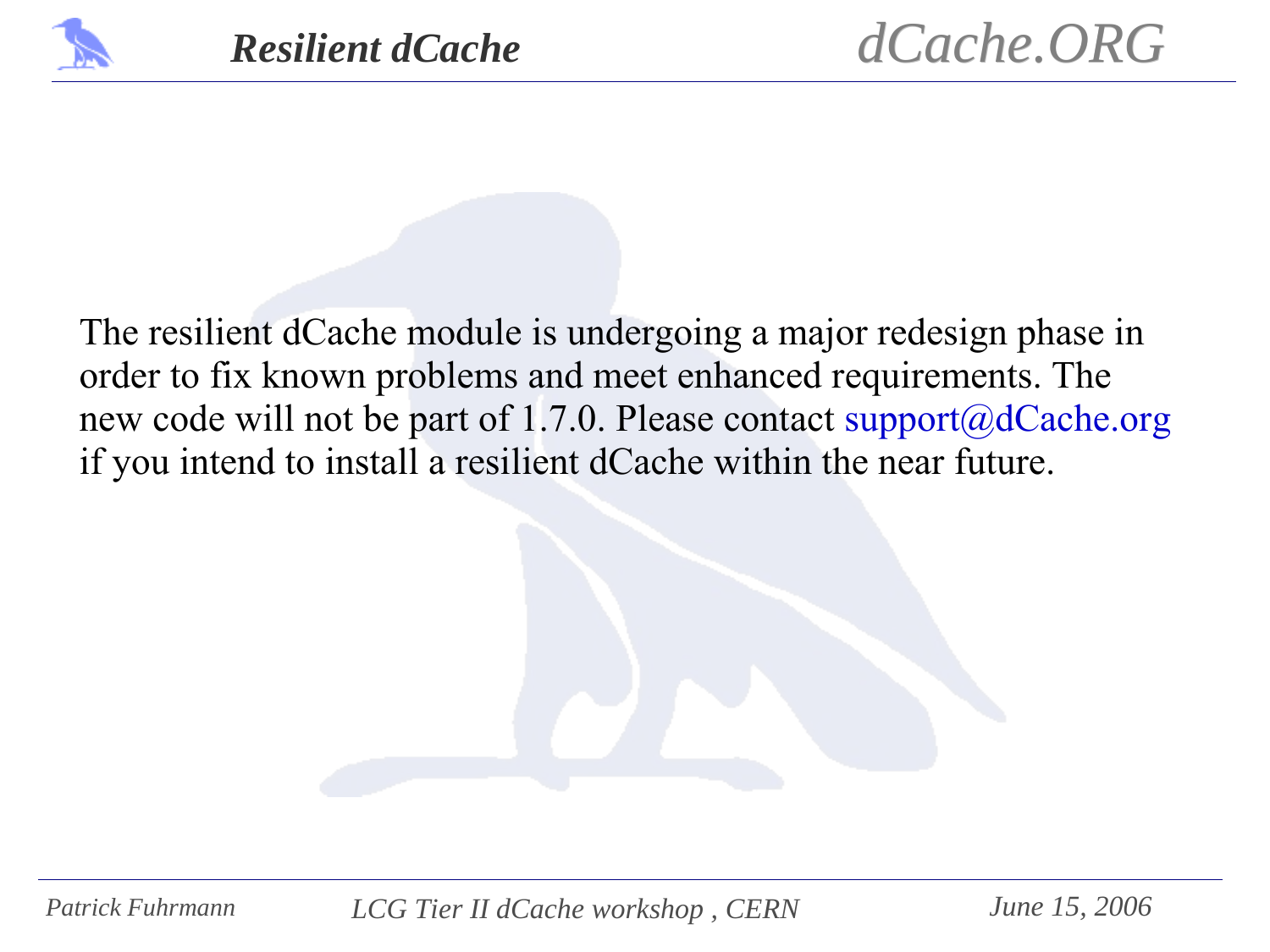

1.7.0 should have 2 (fast and slow) queue in standard setup.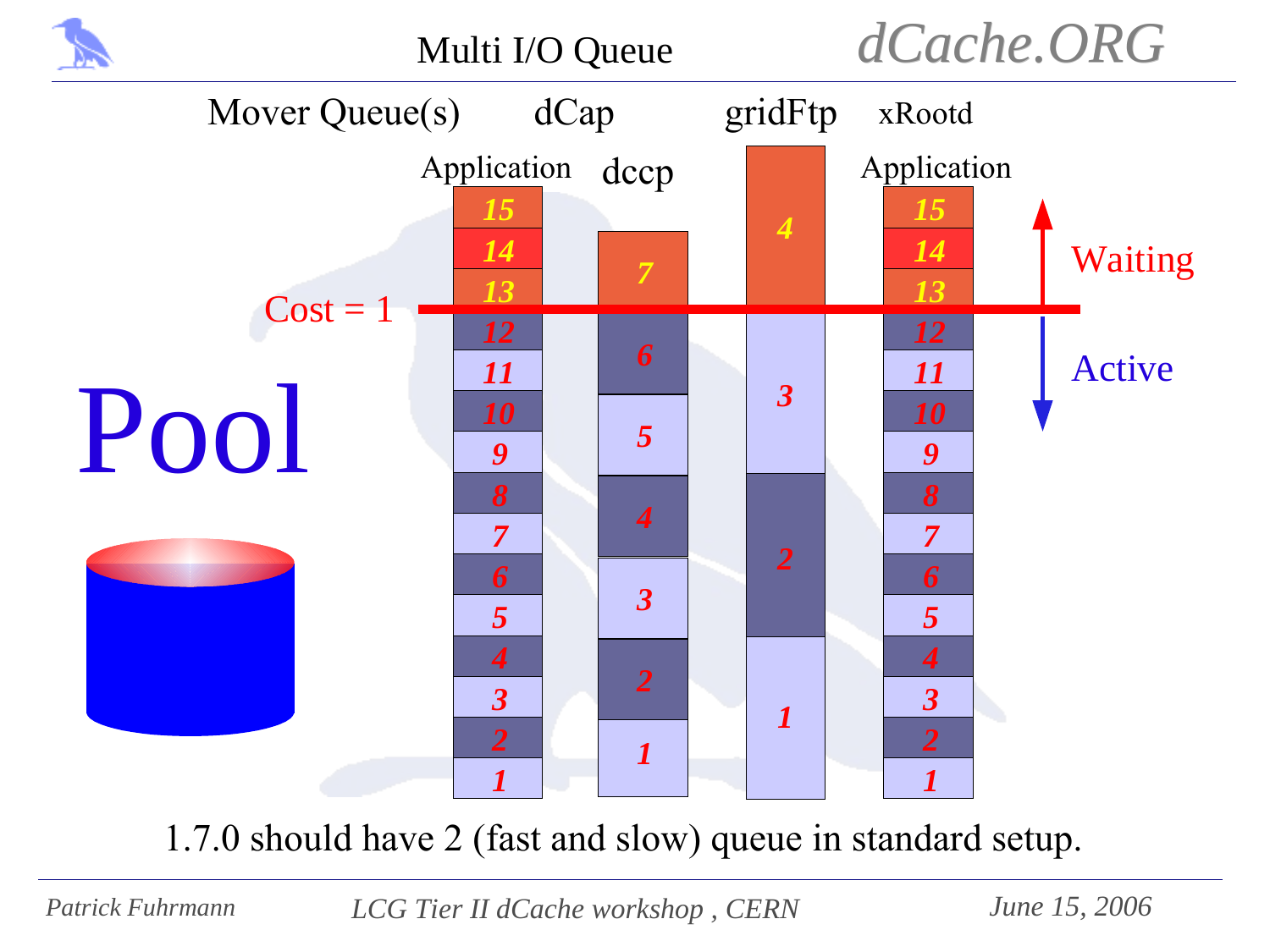

Load balancing may be tuned depending on admin's preferences.

● You want to fill up empty space first rather than have the same number of movers running on all pool nodes :

set pool decision **-cpucostfactor=0.0 -spacecostfactor=1.0**

• SC : You may want to have nice mover balancing but don't care to much on equal space distribution :

set pool decision **-cpucostfactor=1.0 -spacecostfactor=0.0**

• You prefer random selection of pools (will be in 1.7.0)

set pool decision **-cpucostfactor=0.0 -spacecostfactor=0.0**

With 1.7.0 these values may be set per pool group. (see dCache partitioning)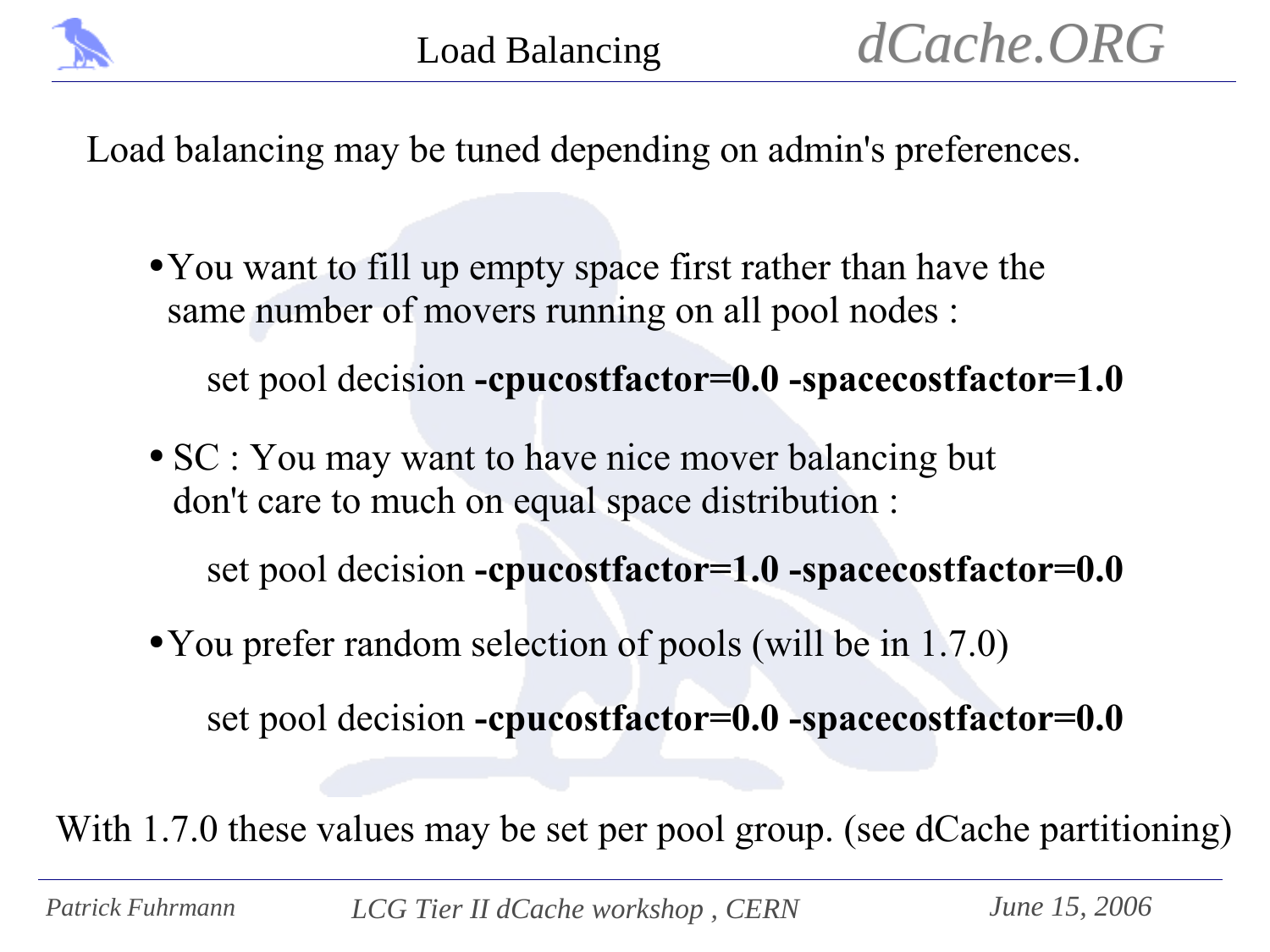

The overall load is balanced by dCache automatically using p2p transfers.

- you determine the threshold on which p2p starts on file access hot spot detection.
- starting 1.7.0 this is part of the dCache partitioning schema
- (HSM only) you may specify a threshold from which on p2p is stopped to protect the system and instead fetches file from HSM.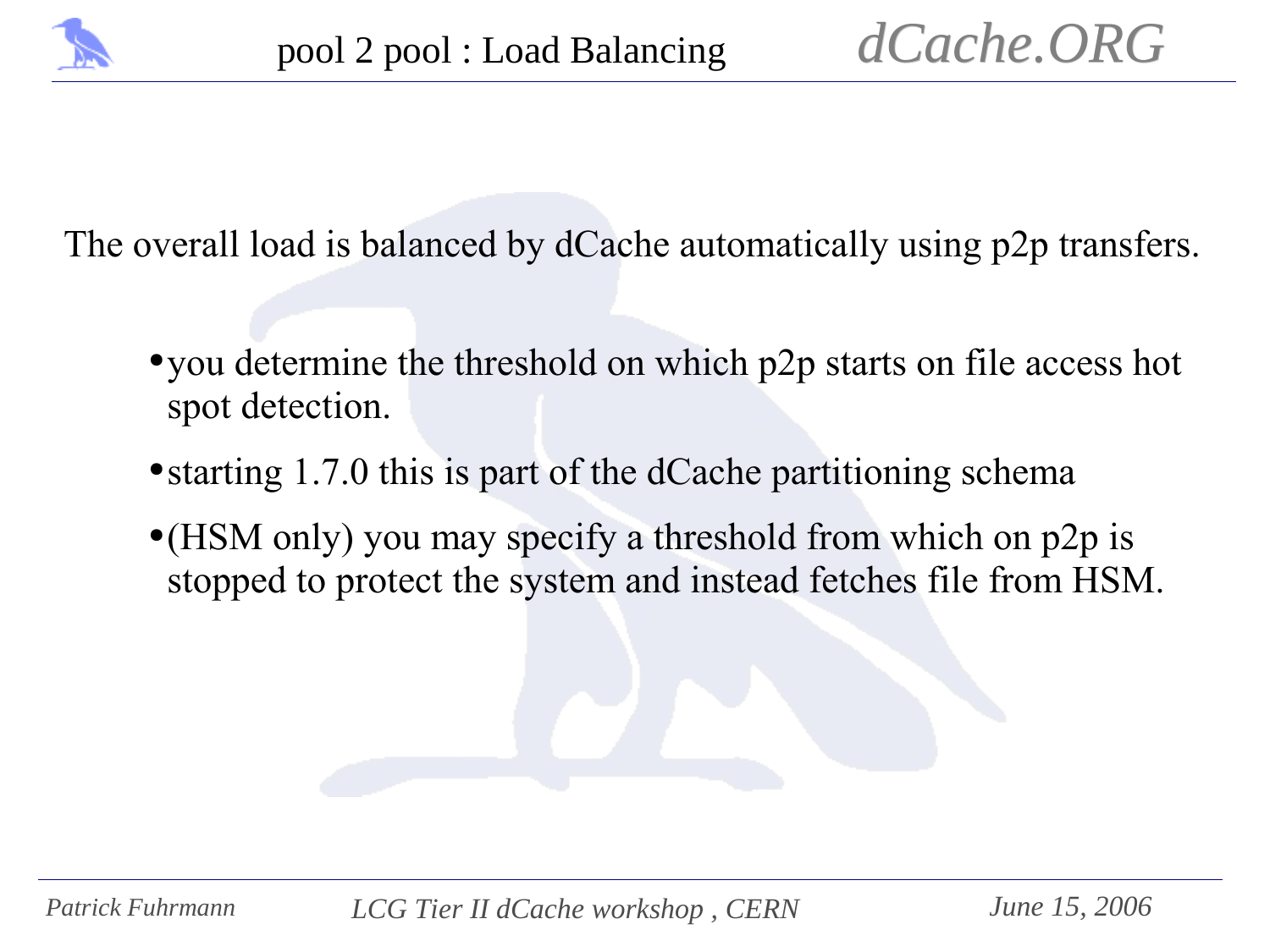

Scaling issues

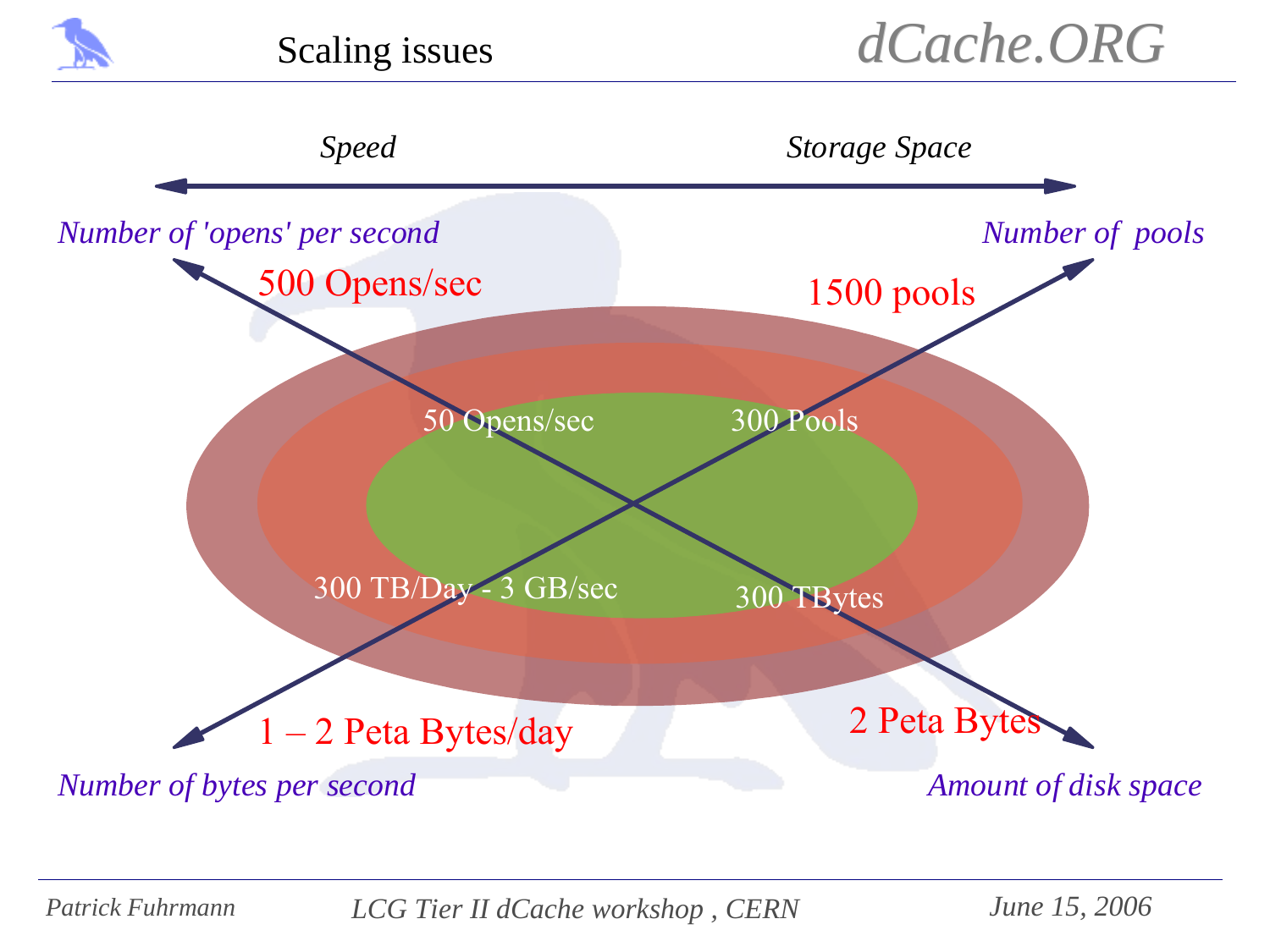

### *dCache.ORG*

#### *by courtesy of Tigran Mkrtchyan*

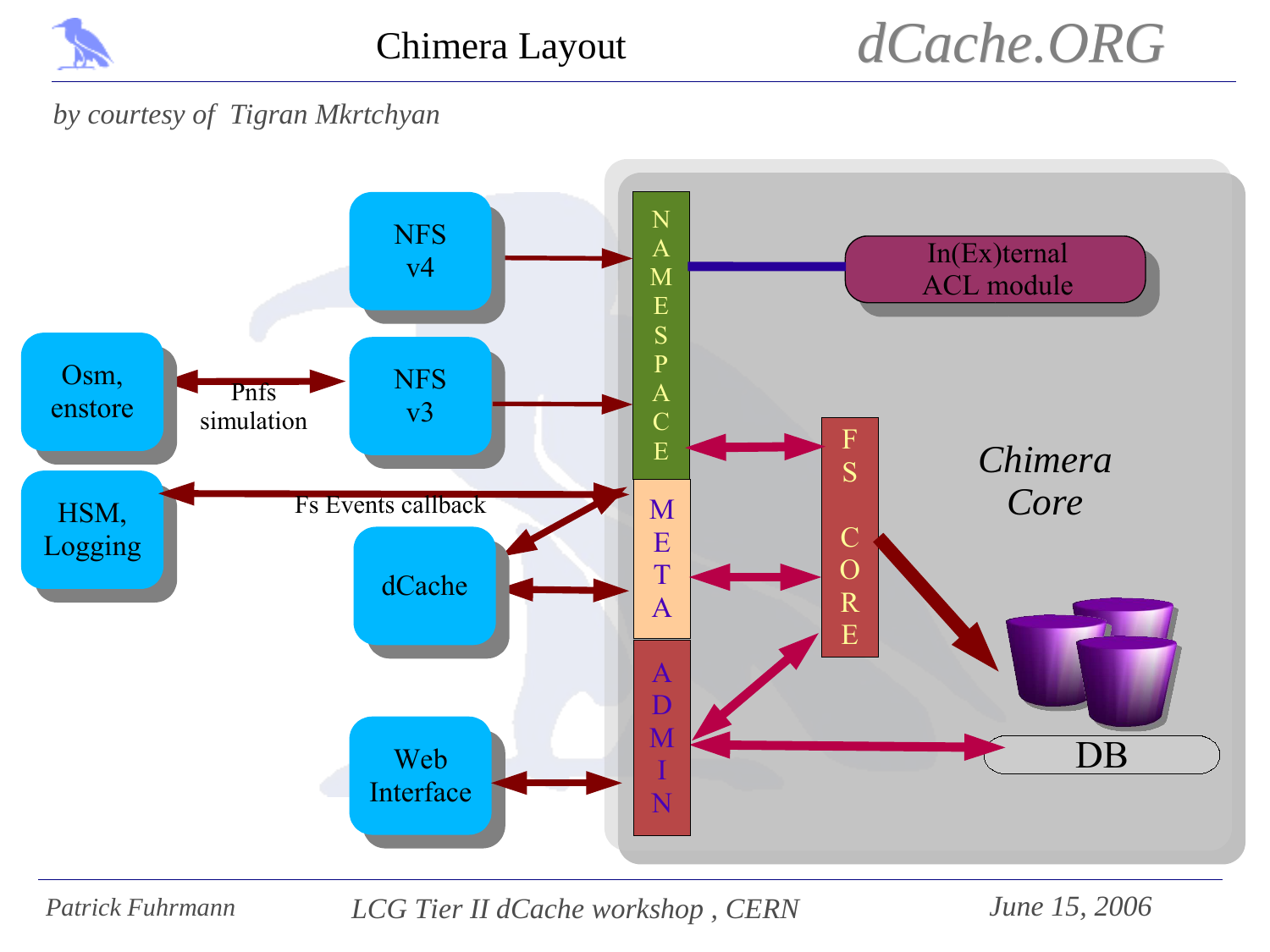

#### Coding finished

First design review together with FERMI : done

Larger evaluation is in progress

First production installation selected (they don't know yet)

Looking for evaluation sites to help us (non production only)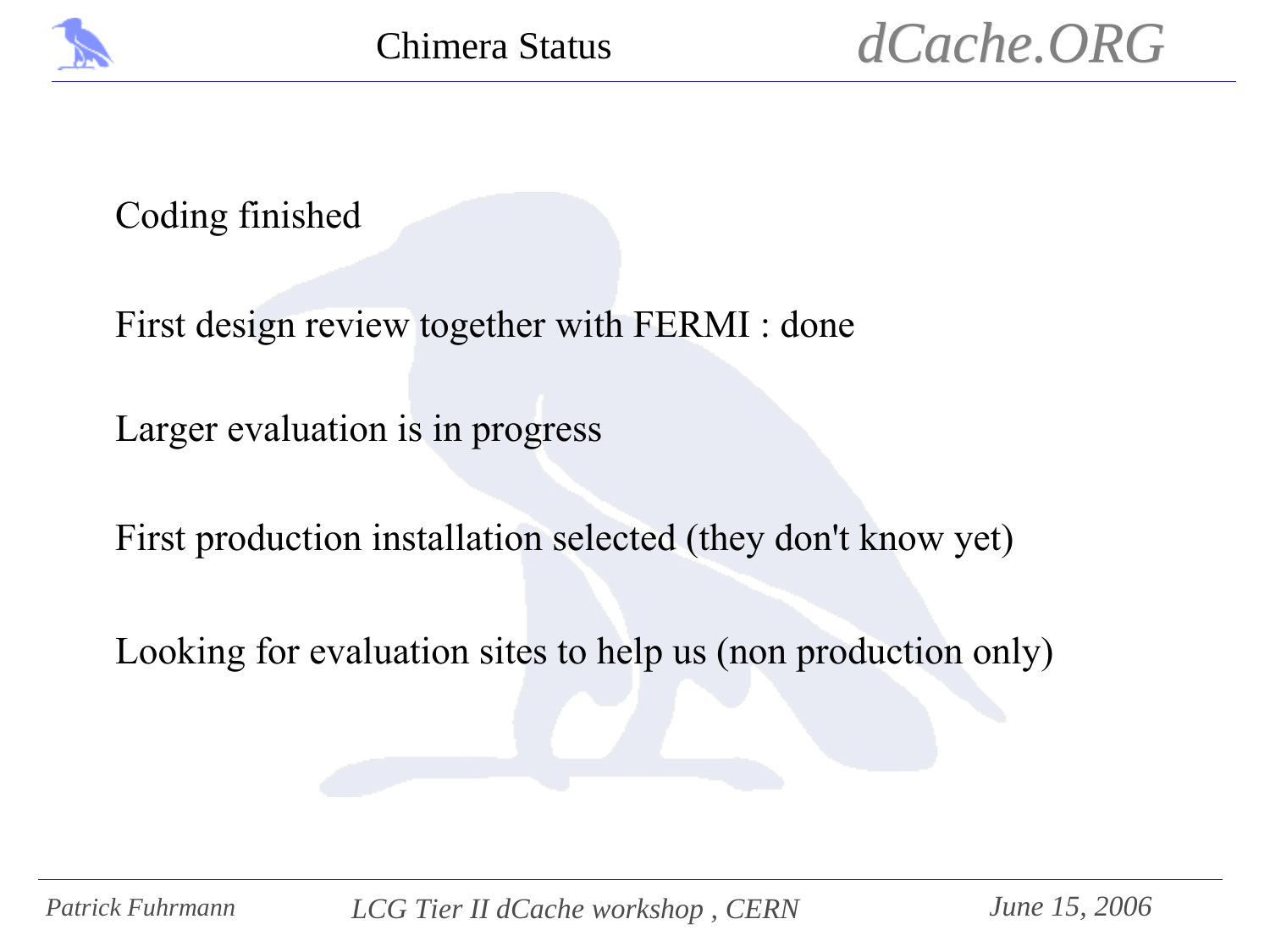

#### *VO , user quotas*

No promises here, some logical problems not solved on ownership of replicas

Current Recommendation : .5 – 1T Pools assigned to VO's

*Data Movement Admin Tools (CopyManager, draining pools)*

Improved version will come with 1.7.0 (File destination will follow PoolManager rules)

*SRM 2.x prereleases*

We'll try to make this available to selected sites, though the final version might differ significantly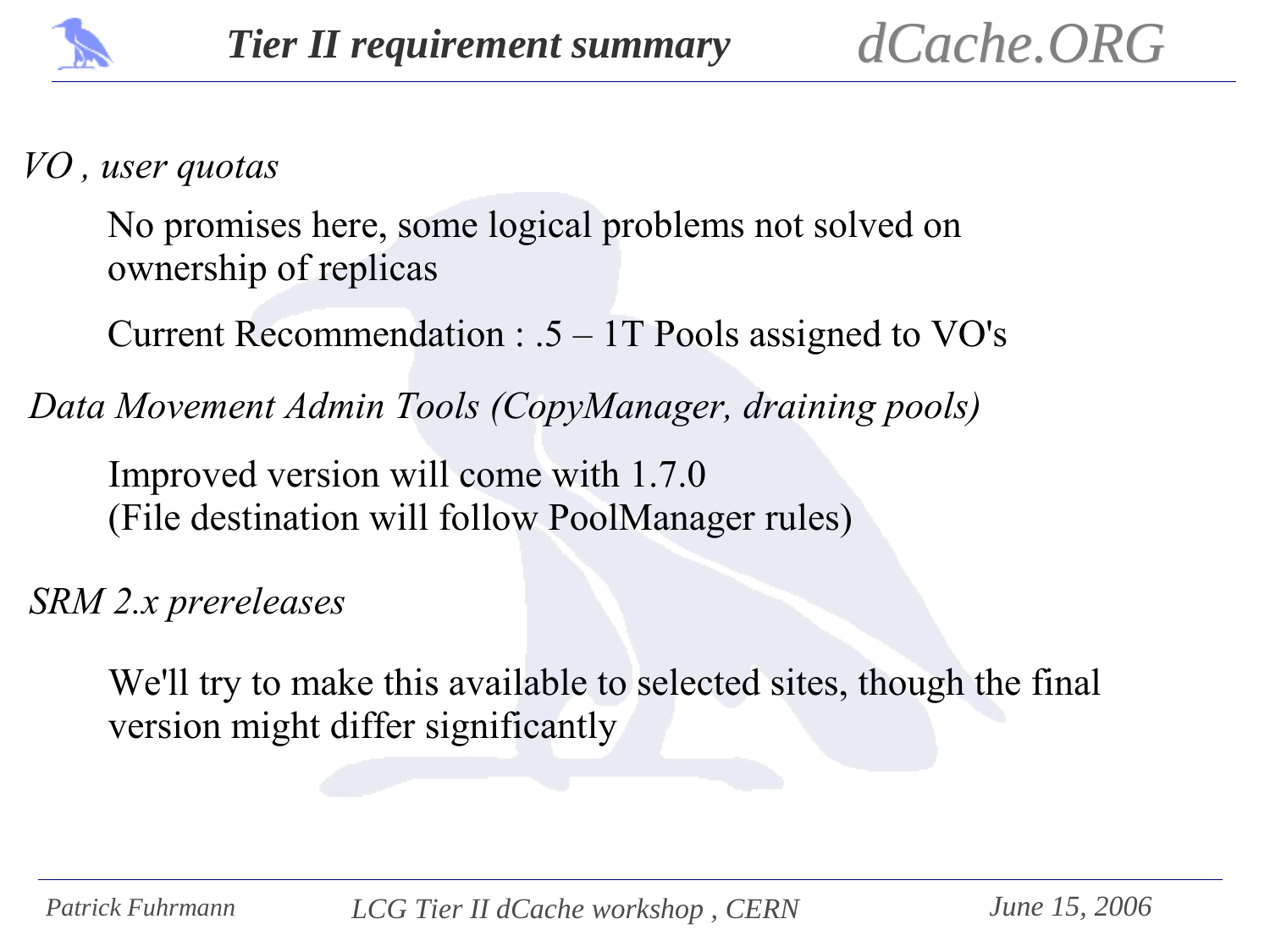

*DN not recorded for srm transfers when your dCache is destination*

#### FIXED

*dCache GridFTP logs can't be easily published into R-GMA*

Long standing issue. We have all the required infos at one location in dCache available now. Still the r-gms interface is missing. Help would be appreciated.

*day to day maintenance tools* 

Long standing issues. We have all the required infos available now. Still the r-gms interface is missing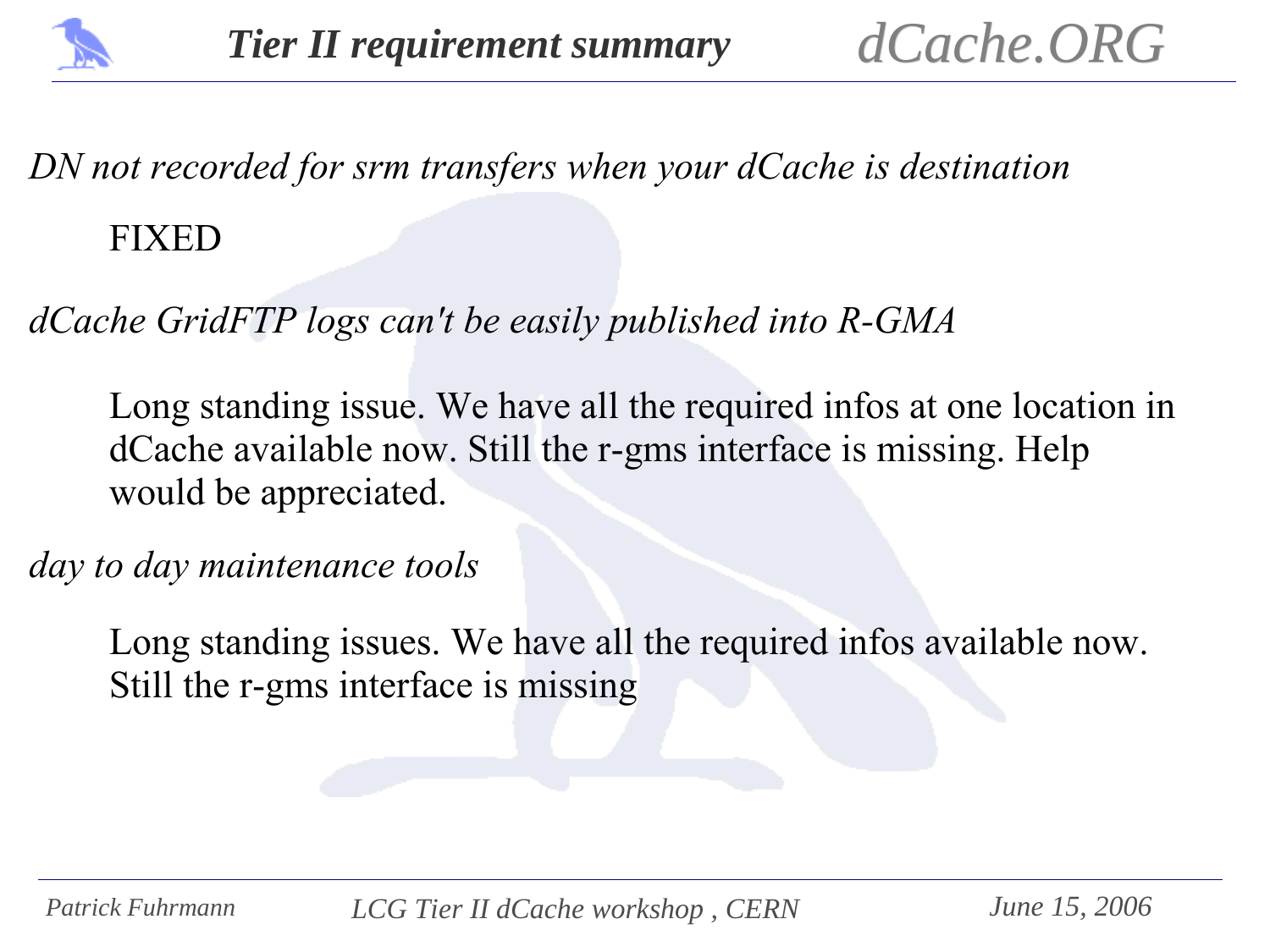

*Others*

- Pools may now be selected by **Protocol** in addition to IP address, file system location and dataflow direction.
- dCache can be partitioned, having different sets of parameter (and with that behaviour) on different sets of pools. (The Book)
- See Book for advice how to migrate from classic SE to dCache.

HSM Specific

- HSM decouple pool sets
- Smart flushing (stream control)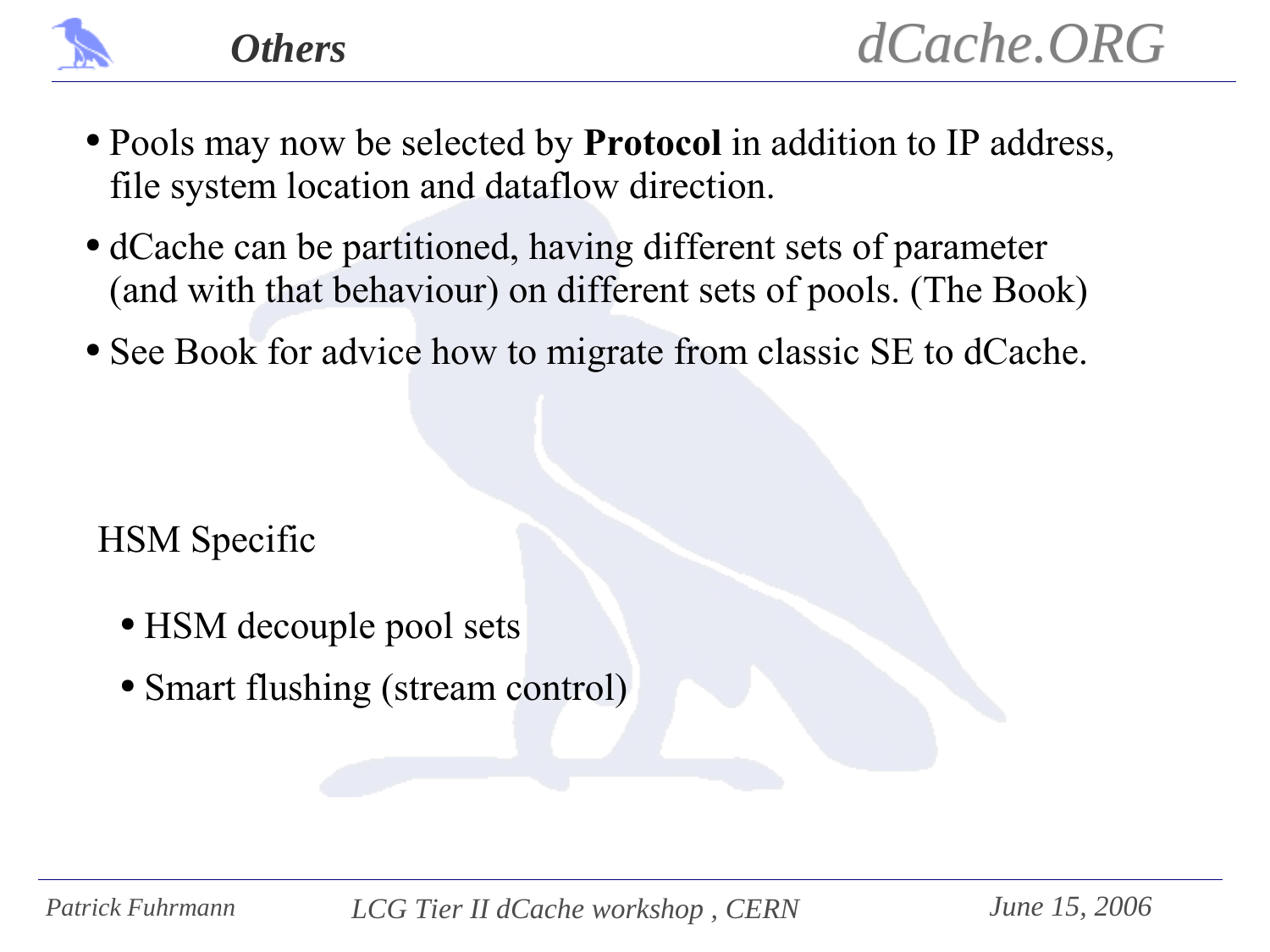

Pnfs(postgres) database backup

Run slony : you will have continues backup or Postgres incremental backup

Supported Platform :

pnfs (c-code) : solaris, linux, aix, irix (Darwin)

Chimera (new pnfs) will be java anyway

Rest of dCache : find a jvm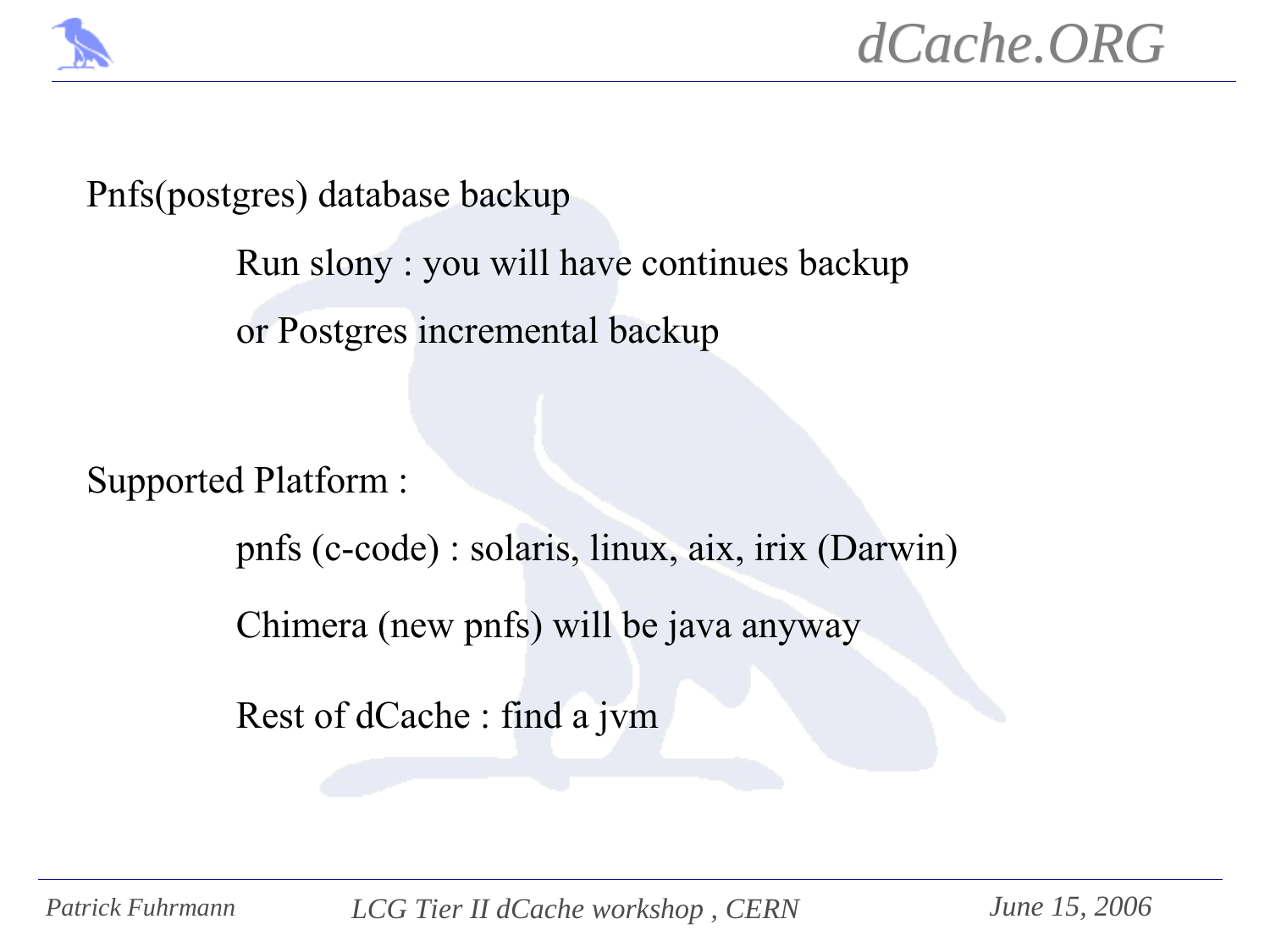



## *Some Tier I details*

#### Detailed report by Jon Bakken, Lionel Schwarz and Ron Trompert available at www.dCache.ORG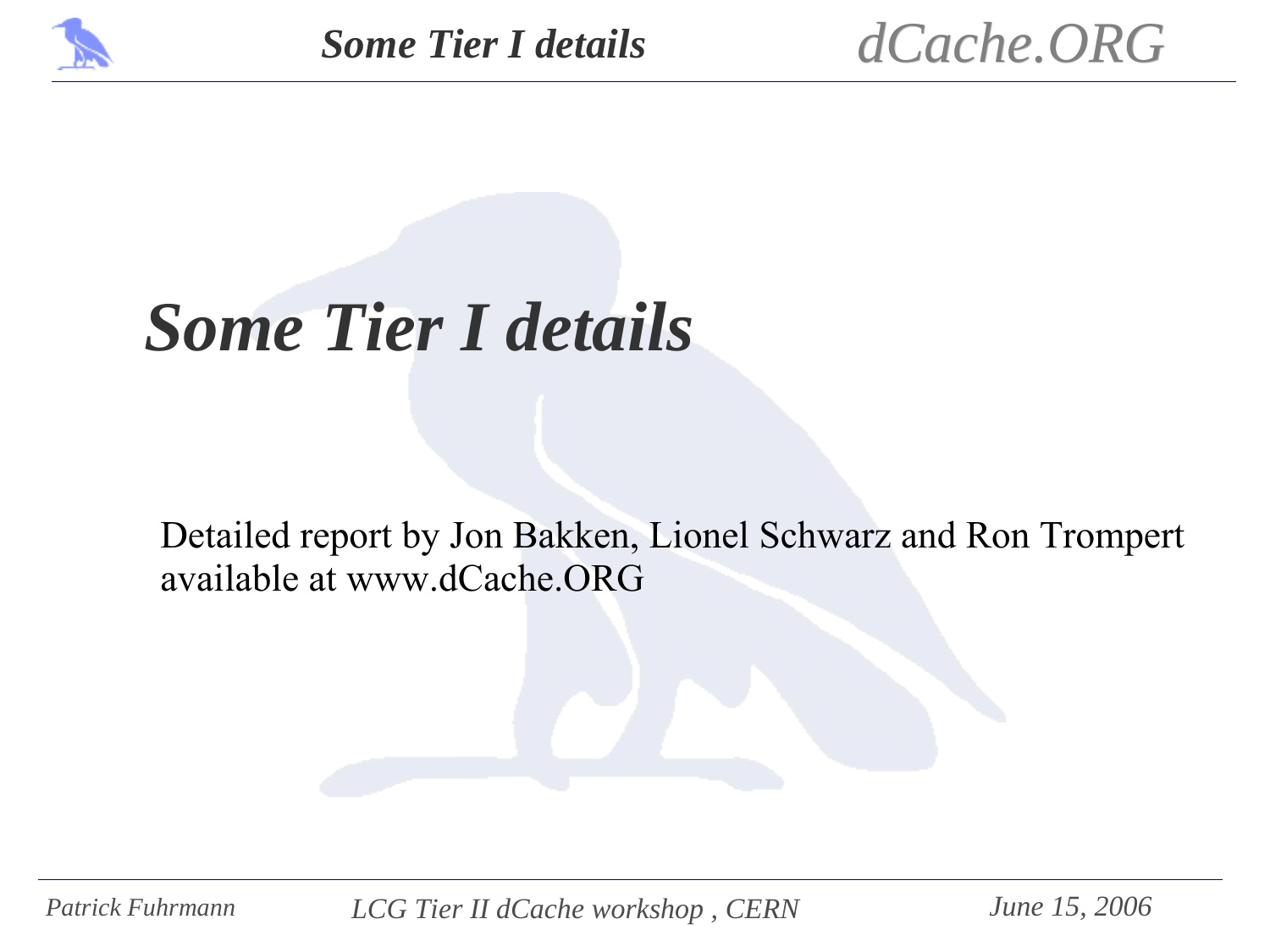

*dCache.ORG*

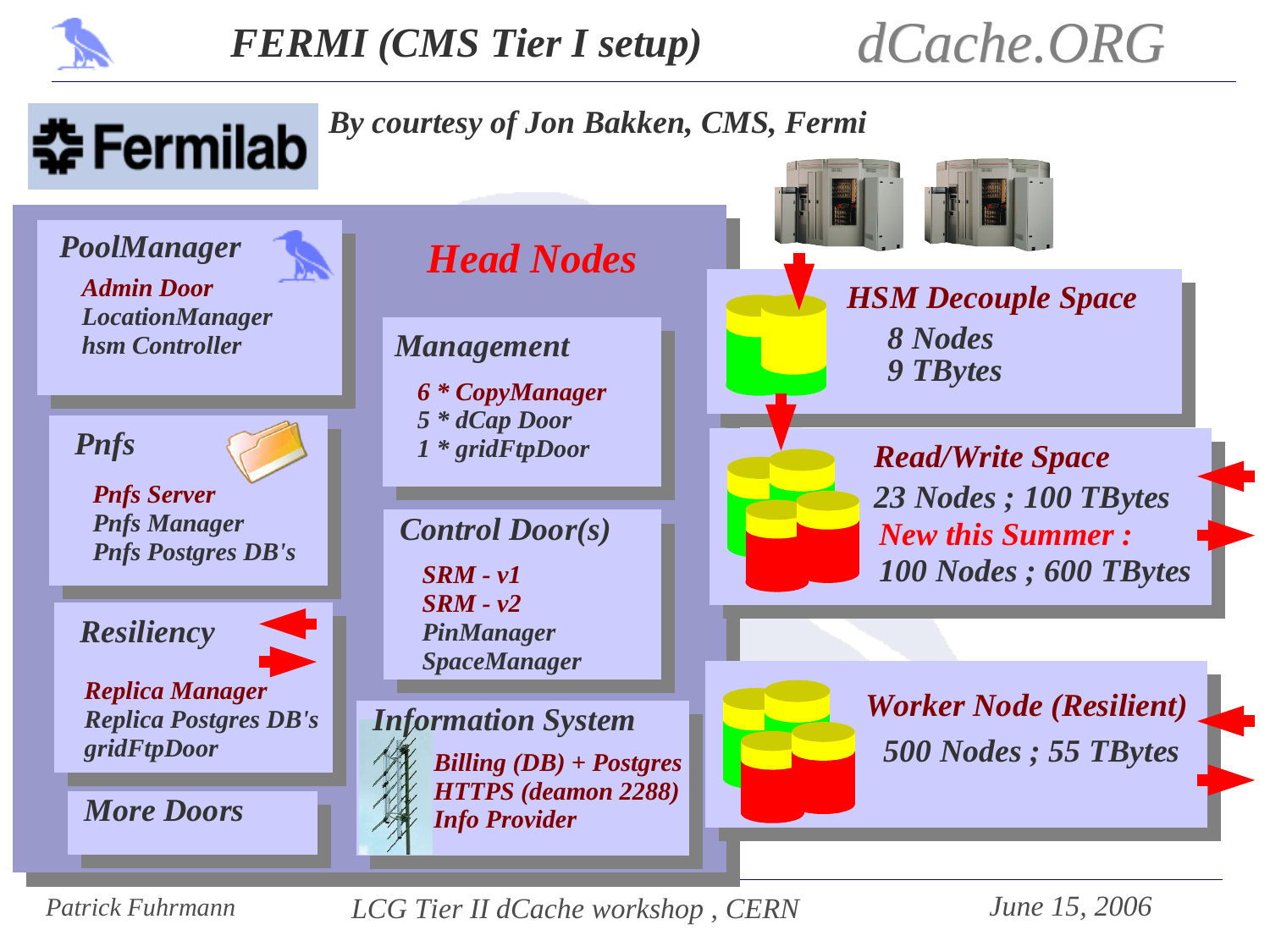

#### *Typical Pool Node (non resilient) By courtesy of Jon Bakken, CMS, Fermi*

*1 \* gsiFtp door*

*AND* 1 \* **Infortrend** with 2 partitions

*OR*  $1/2$  \*  $\Theta$   $\log_{\theta}$  san with 4 partitions

*each partition runs 2 pools 10 Gbytes for volatile data rest for production data*

*each pool runs 2 mover queues*

*LAN : max 600 active movers per pool (local dCap random I/O) WAN : max 3 active movers per pool (gsiFtp streaming) More details :*

*Each node 2 bonded GE interfaces CPU : dual Opteron with dual core*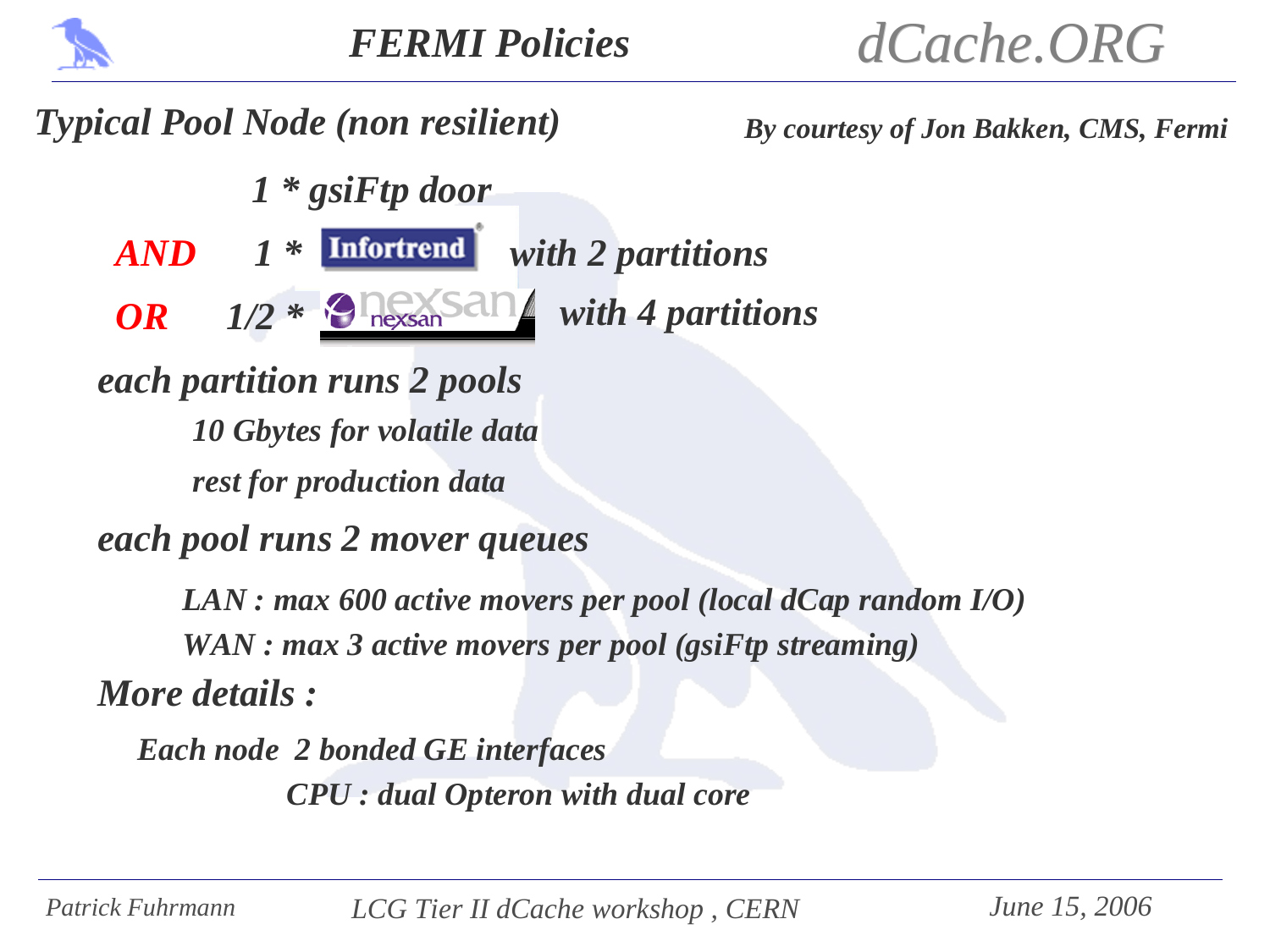



### *dCache.ORG*

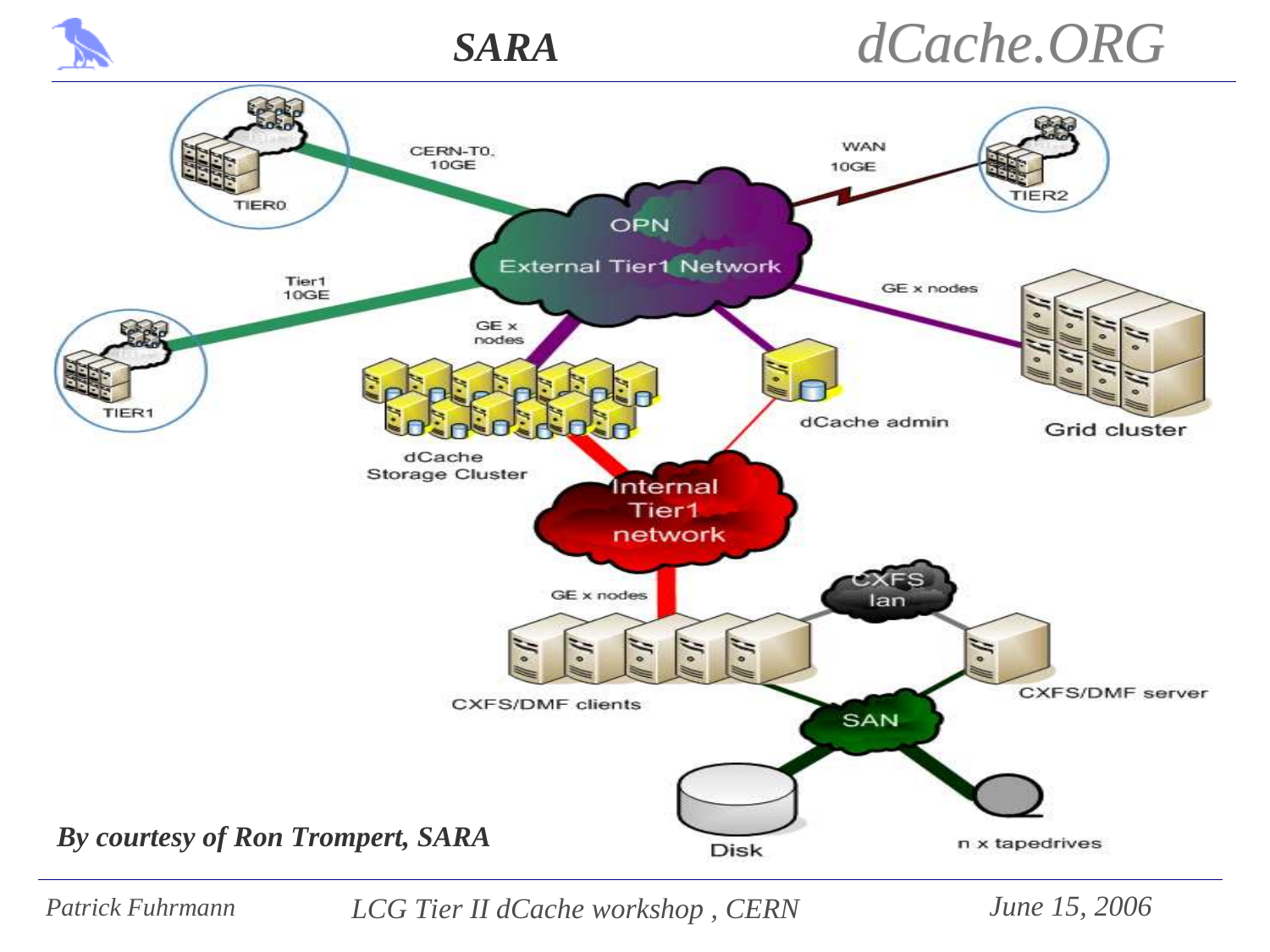

#### *Node / Pool configuration => Quotas :-)*

#### *6 Pools per Node*

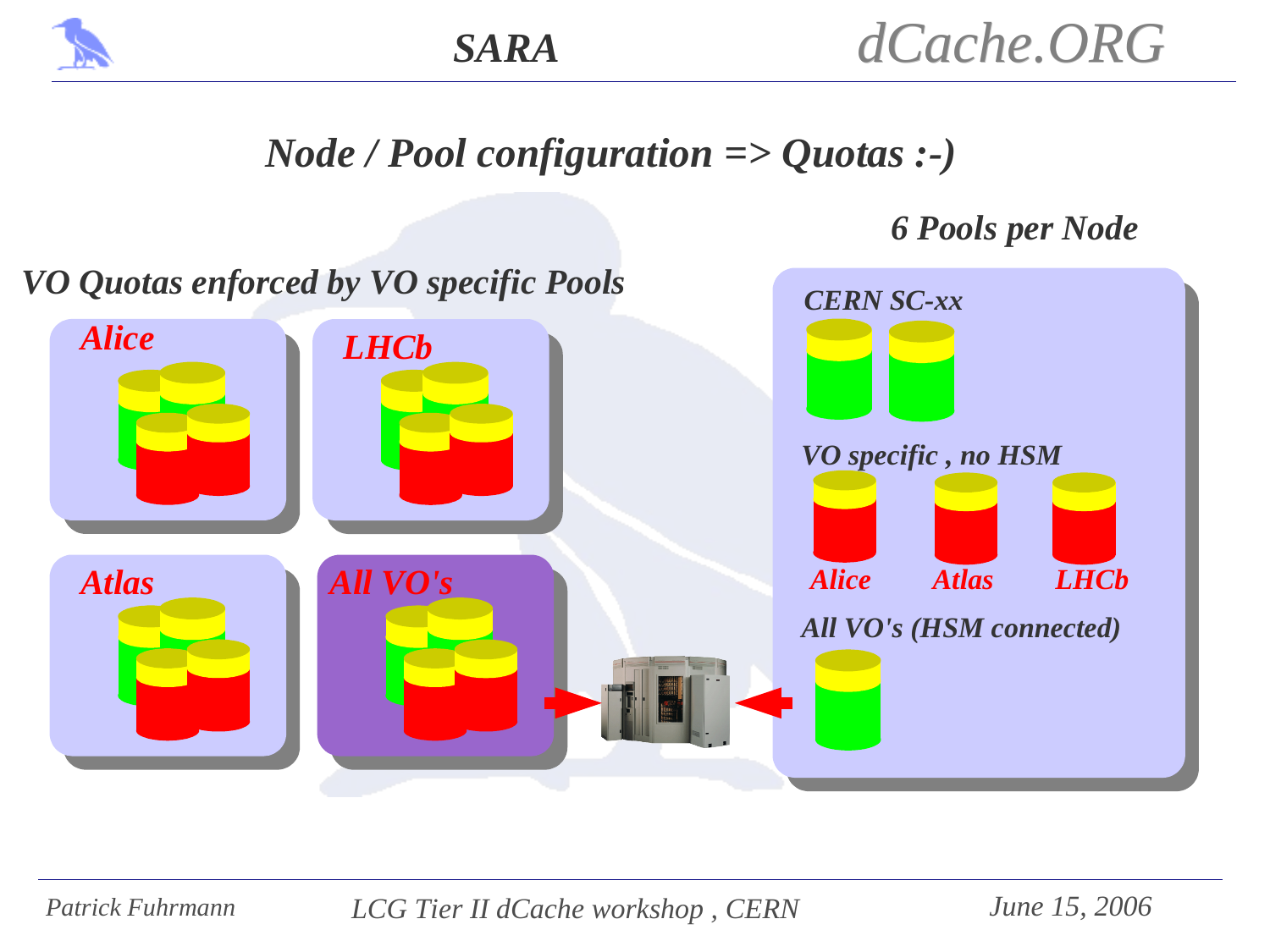

|                                        | <b>Headnodes</b> | <b>Movers</b><br>$gs$ i $Ftp$<br>dCap |     | <b>Per Node</b><br><b>Pools</b><br><b>NetIf</b><br><i>Space/TB</i> |                                |             |  |
|----------------------------------------|------------------|---------------------------------------|-----|--------------------------------------------------------------------|--------------------------------|-------------|--|
| FERMI                                  | $\overline{7}$   | $\overline{\mathbf{3}}$               | 600 | $\overline{7}$                                                     | 2 (Bonded)                     | $4 - 6$     |  |
| <b>SARA</b>                            | $1 - > 2$        | <b>6</b> (1 queue only)               |     | $\overline{7}$                                                     |                                |             |  |
| <b>IN2P3</b>                           | $1 - > 2$        | $15 - 20$                             | 300 | $\overline{7}$                                                     | $2$ (HSM/Ext)                  | $\sim$ 3    |  |
| gridKa                                 | $1 + SRM$        | $5 - 50$                              | 300 | $\overline{2}$                                                     | 2(Intern/Extern)               | $1 - 1.5$   |  |
| <b>BNL</b>                             | $1 + PNFS$       | $8-10$ (1 queue yet)                  |     |                                                                    | <i><b>1(open firewall)</b></i> | $0.100 - 1$ |  |
| <b>Triump</b>                          | $1 + PNFS$       | $15$ (1 queue yet)                    |     | $\mathbf{3}$                                                       | $1$ (no firewall)              | $0.2 - 0.8$ |  |
| <b>NorduGrid</b><br>very special setup |                  |                                       |     |                                                                    |                                |             |  |
|                                        |                  |                                       |     |                                                                    |                                |             |  |